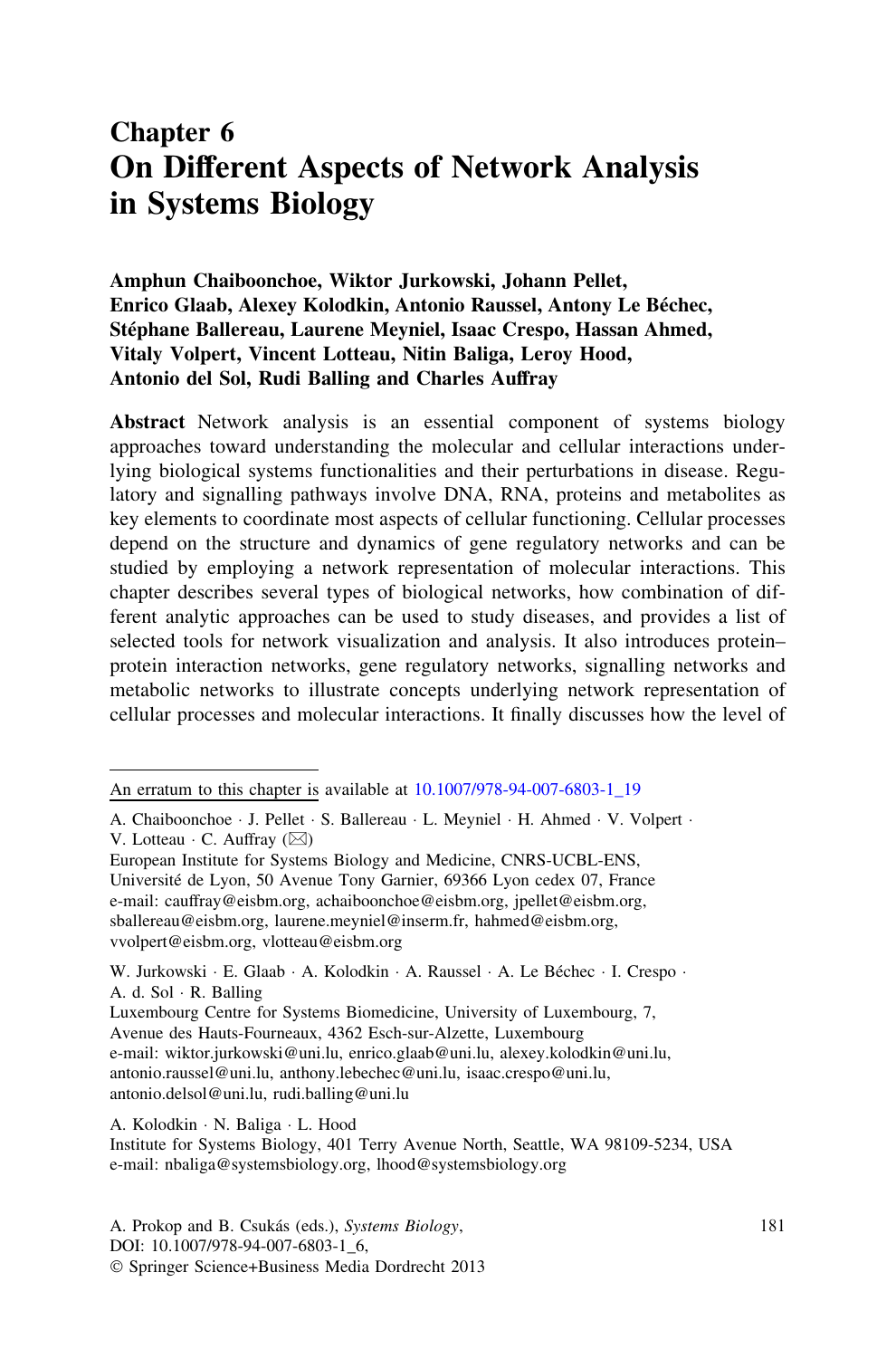accuracy in inferring functional relationships influences the choice of methods applied for the analysis of a particular biological network type.

Keywords Boolean models · Cell–cell interaction · Continuous models · Database · Discrete models · Diseasome · Gene regulatory networks · Hybrid models · Integrative disease map - Metabolic networks - Multi-scale modeling - Network analysis tools · Network modeling · Network pharmacology · Network topology · Ordinary differential equations · Protein-protein interaction · Signalling networks

### Abbreviations

| <b>APID</b>       |                                                             |
|-------------------|-------------------------------------------------------------|
| $AP-MS$           | Agile Protein Interaction DataAnalyzer                      |
|                   | Affinity purification-mass spectrometry                     |
| <b>ATP</b>        | Adenosine triphosphate                                      |
| <b>BioGRID</b>    | Biological General Repository for Interaction Datasets      |
| CCNA <sub>2</sub> | Cyclin-A2                                                   |
| cMap              | Connectivity map                                            |
| CYP3A4            | Cytochrome $P_{450}$ 3A4                                    |
| <b>CTD</b>        | Comparative Toxicogenomics Database                         |
| <b>DIP</b>        | Database of Interacting Proteins                            |
| <b>DNA</b>        | Deoxyribonucleic acid                                       |
| GHEN2PHEN(G2P)    | Genotype-To-Phenotype                                       |
| <b>GR</b>         | Glucocorticoid receptor                                     |
| <b>GRN</b>        | Gene regulatory Network                                     |
| <b>GTP</b>        | Guanosine triphosphate                                      |
| hERG              | Human Ether-à-go-go-Related Gene                            |
| <b>HPID</b>       | Human Protein Interaction Database                          |
| <b>HPRD</b>       | Human Protein Reference Database                            |
| <b>HTML</b>       | Hyper Text Markup Language                                  |
| <b>IMEx</b>       | International Molecular interaction Exchange consortium     |
| <b>MIMIx</b>      | Molecular Interaction eXperiment                            |
| <b>MINT</b>       | Molecular INTeraction database                              |
| <b>MIPS</b>       | Mammalian Protein-Protein Interaction Database              |
| My-DTome          | Myocardial infarction drug-target interactome network       |
| NR.               | <b>Nuclear Receptors</b>                                    |
| <b>ODEs</b>       | <b>Ordinary Differential Equations</b>                      |
| <b>OMIM</b>       | Online Mendelian Inheritance in Man                         |
| <b>PDEs</b>       | Partial differential equations                              |
| <b>PHARMGKB</b>   | Pharmacogenomics Knowledge Base                             |
| <b>PPI</b>        | Protein-protein interaction                                 |
| <b>PSI-MI</b>     | Proteomics Standards Initiative on Molecular Interactions   |
| <b>RNA</b>        | Ribonucleic acid                                            |
| <b>SBML</b>       | Systems Biology Markup Language                             |
| <b>STRING</b>     | Search Tool for the Retrieval of Interacting Genes/Proteins |
| <b>XML</b>        | Extensible Markup Language                                  |
| Y2H               | Yeast two-hybrid                                            |
|                   |                                                             |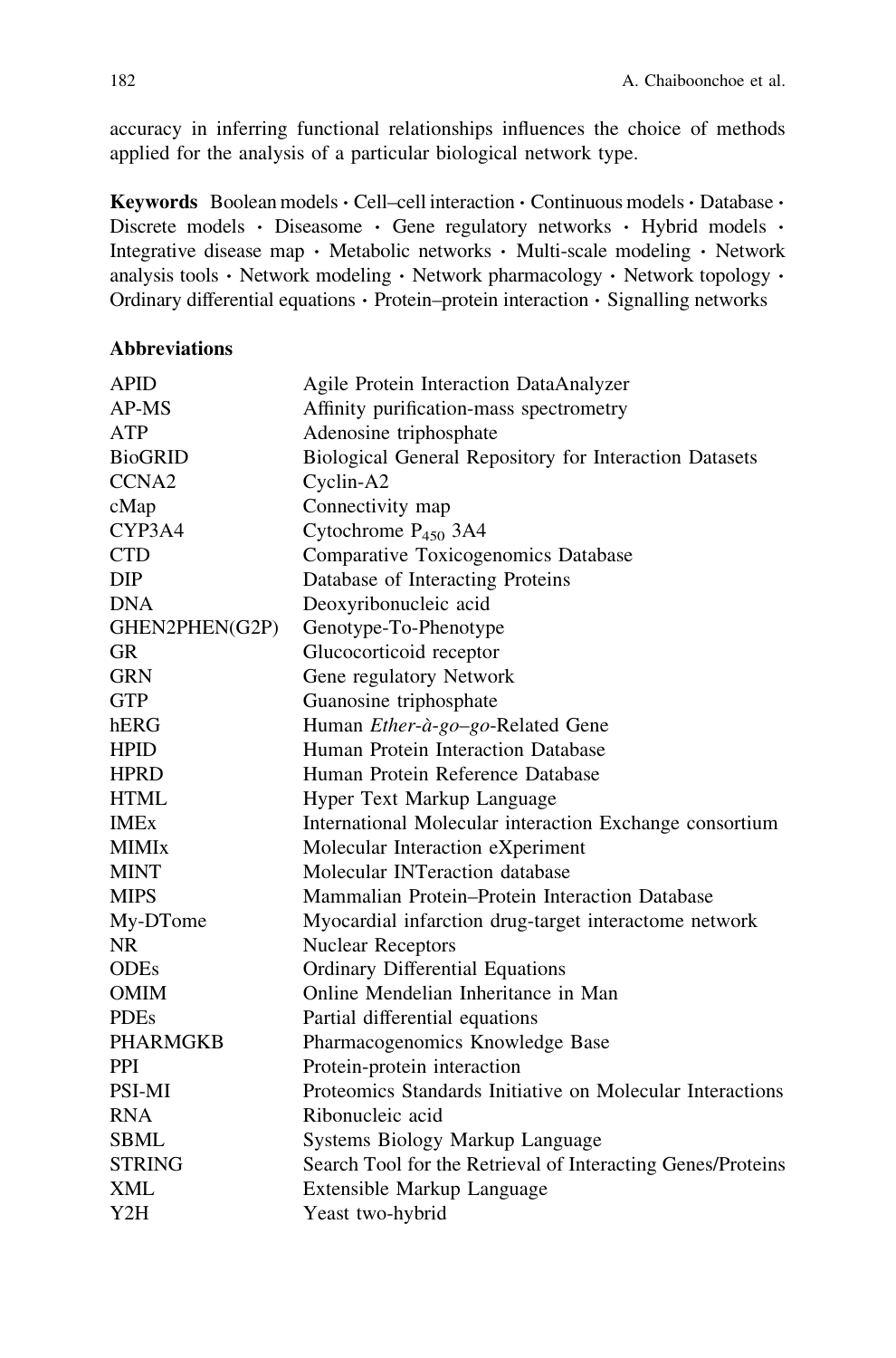# 6.1 Introduction: From Pathways to Networks

In a biological pathway of interest, molecular entities such as genes or proteins very often also interact with other entities involved in distinct pathways. Since each pathway represents a specific region of a larger network in a given biological system, network analysis methods can provide additional biological insights that cannot be obtained from pathway analyses alone.

Biological networks comprise nodes that correspond to genes, proteins, metabolites or other biological entities, and edges that correspond to molecular interactions and other functional relationships between the biological entities. In general, in comparison to random networks (network elements connected by chance), biological networks of the same size and connectivity exhibit significant differences in aspects such as: wiring type or presence of topological motifs (groups of inter-connected nodes with a given structure). This affects (1) modularity i.e. the degree of division of the network into subnetworks that comprise densely connected nodes but share few edges outside the module, (2) dissortativity, i.e. the tendency of nodes to connect to other nodes in the network that are associated with different characteristics (e.g. nodes with many connections link to nodes with few connections), and  $(3)$  robustness  $[1]$  $[1]$  i.e. the resilience of the network to the removal of nodes or edges.

One of the most common strategies used to extract new insights from biological networks is to study the graph topology of a network, i.e. the patterns of interconnections between nodes and edges, based on a key metric: the degree or the number of connections of a node with other nodes. This led to the introduction of the concepts of scale-free networks  $[2]$  $[2]$ , in which the node degree of connectivity distribution follows a power-law, and of small-world networks [[3\]](#page-20-0), in which the distance between nodes grows proportionally to the logarithm of the network size. In the latter, only few nodes act as ''highly connected hubs'' and the majority of the nodes are of low degree of connectivity (i.e. are engaged in only few interactions) [[4,](#page-21-0) [5](#page-21-0)]. This property is believed to confer resistance to random attacks but makes scale-free network extremely susceptible to targeted perturbations [[6\]](#page-21-0). Most biological networks display scale-free properties typical of small-world networks much more often than expected by chance, as is also observed for social networks [\[7](#page-21-0)].

These properties make network analysis an interesting approach to study biological systems in order to explain experimental observations and to formulate new hypotheses about biological functions at the molecular, cellular and higher levels of abstraction. Network analysis should however be performed with caution for two reasons. First, most of the networks are largely incomplete, that is they are missing many nodes (e.g. molecules, complexes, phenotypes) and edges (i.e. connections representing reactions, associations or influences). On the other hand, many false positive elements and interactions tend to be included in networks in the absence of contextual information on cellular or tissular localization. Second, the networks have dynamical architectures, i.e. they may change significantly in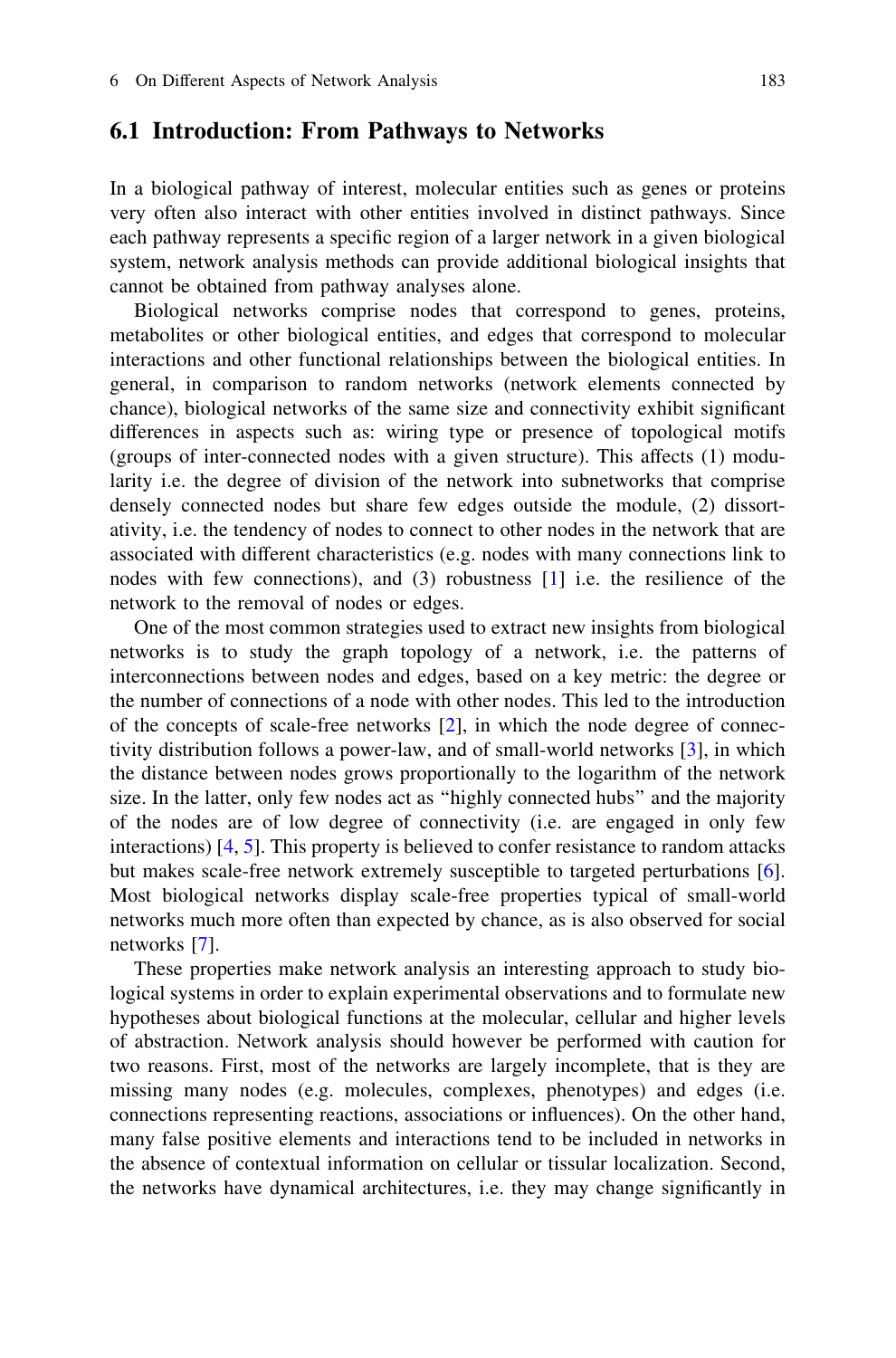structures during biological or disease processes. There are virtually no examples where connectivity measurements have been made in a dynamical manner [\[8](#page-21-0)].

Despite these limitations networks have proven to be valuable tools to represent and analyse complex biological knowledge and processes. The first section of this chapter introduces the basic network types associated with gene regulation, protein–protein interactions, metabolic reactions and signalling processes. Inference of a genetic interaction network from gene co-expression data in the absence of knowledge of the underlying mechanisms, or accurate characterization of chemical reactions with known stoichiometry and kinetic parameters correspond to widely different levels of representation and require distinct computational approaches. The resulting molecular interaction networks need to be integrated with drug and phenotype networks in order to understand perturbations causing and caused by disease, and to facilitate the process of development of adequate medical interventions.

Introduction of network types (Fig. 6.1) is followed by a concise introduction to the main methods available for network topology analysis and modelling approaches: discrete and continuous models and how they can be extended to simulate cell–cell interactions.

In order to understand perturbations causing and caused by disease and to facilitate the process of development of adequate medical interventions, the



Fig. 6.1 Network types: a gene regulatory network, b protein–protein interaction network, c diseasome network, d section of an integrative network of disease model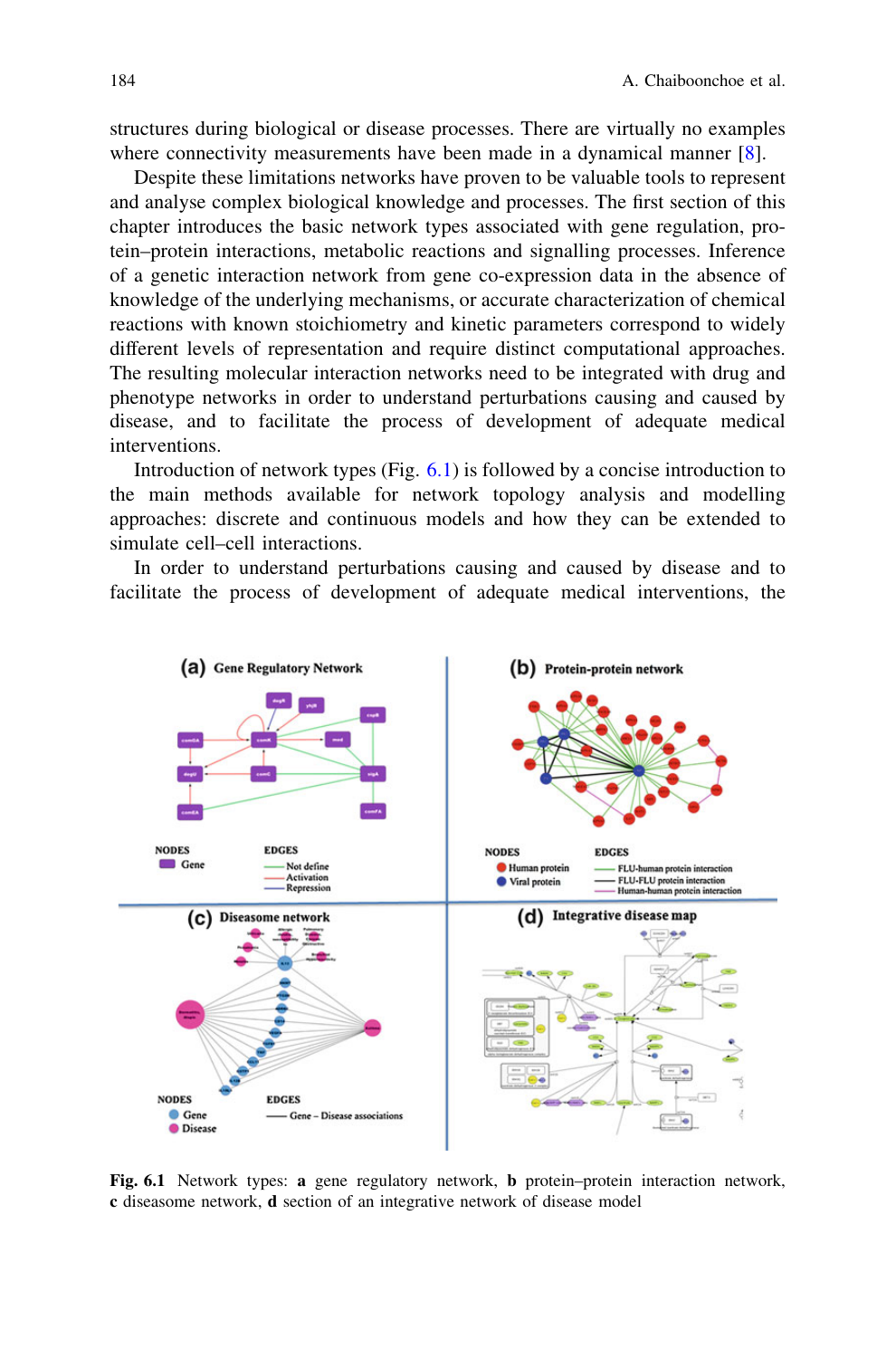resulting molecular interaction networks need to be integrated with drug and phenotype networks. We thus present specific examples where knowledge from multiple sources has been integrated to construct network of diseases and drug targets as well as comprehensive disease-focused cellular maps. In the last section we present a short overview of case studies applying network analysis for disease mechanism identification as an illustration of the network pharmacology trend that is now emerging in drug design and development.

### 6.2 Network Types

Among different types of biological networks, this section introduces the most studied molecular network types [[9–11\]](#page-21-0). Although all of them can be reduced to graphs comprising nodes connected by edges, the variety of biological networks arises from the differences in annotated information or purpose for which particular biological knowledge is represented as a network. Thus, the majority of networks discussed here are directed (i.e. an arrow denotes the effect of the source node on the target node) to stress the order of the process, except the protein– protein interaction network that only combines non-causative pairwise physical interactions without implying succession in time and space. Gene regulatory networks are represented as directed graphs of proteins or small RNA molecules activating or inhibiting gene expression. Therefore a label on the edge orientation displays the regulatory effect. Signalling networks are also directed and signed, and are usually organized to separate processes by cellular localization to better illustrate mutual relationships of particular pathways. The main highlight of metabolic networks is the presence of chemical reactions that extend beyond noncovalent binding. Therefore simple edges need to be complemented with notation of additional substrates and products as well as links representing modulation e.g. activation by enzyme. Because of the complexity of mechanistic description, signalling and metabolic networks are often analysed with fine-tuned continuous models as opposed to typically simpler binary representation of gene regulatory networks.

Lastly, this section extends this simple classification of networks by presenting some examples of disease-related networks.

### 6.2.1 Gene Regulatory Networks

Construction and analysis of a gene regulatory network (GRN) play an important role in understanding the mechanisms of diseases. Recent advances in functional genomics are based on novel experimental and computational approaches that enhance the ability to comprehensively reconstruct the regulatory networks and enrich them with newly discovered components and interactions.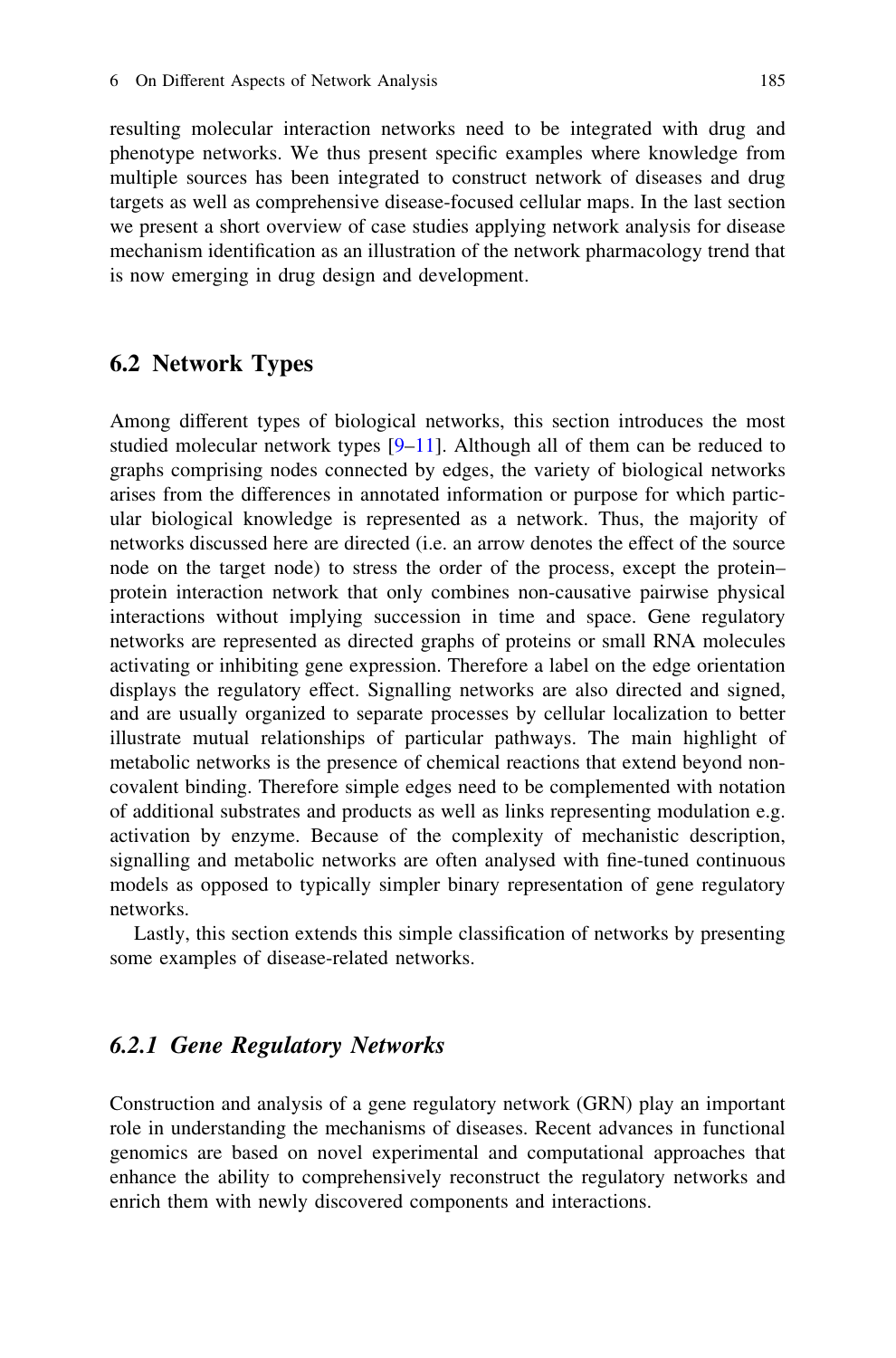Gene regulatory networks can be reconstructed from the literature [[12\]](#page-21-0) or from experimental data using reverse engineering approaches. These approaches are based on gene expression co-variation patterns inferred from expression or on promoter region occupancy information of specific transcription factors derived from ChIP-Seq or ChIP-Chip experiments [[13](#page-21-0)]. Nevertheless, networks inferred purely from experimental data and those assembled from the literature have different limitations. In the first case, a wealth of data about interactions previously described is ignored. On the other hand, literature-based networks are too disconnected from experimental data to be able to describe input–output relationships, such as cellular responses under specific biological stimuli or mechanisms that determine specific expression patterns. To bridge the gap new methods emerge that combine data from both literature and experiments and provides biological networks contextualized to certain experimental conditions [[14,](#page-21-0) [15\]](#page-21-0).

A GRN is commonly represented by a graph usually directed and signed showing interaction (network edges) between components (network nodes) that regulate each other. Because these regulatory components (transcription factors, cofactors, enhancers, repressors or miRNAs) have different properties, a GRN could describe mechanisms of gene regulation at multiple levels (e.g. transcription, post-transcription). Deciphering GRNs from rapidly growing microarray expression databases has been shown to be a very promising approach e.g. in cancer research [[16,](#page-21-0) [17\]](#page-21-0). Many tools are emerging and have been used for constructing, inferring and analyzing such GRNs. These tools include Boolean networks, Bayesian networks and Ordinary Differential Equations (ODEs) into recently developed web-based applications [[18–20\]](#page-21-0). Considering their complexity, it is often difficult to evaluate or validate the performance of the available tools. In biomedical research, GRNs are expected to improve the current understanding of development and gene interactions in complex systems [\[21–24](#page-21-0)].

# 6.2.2 Protein–Protein Interaction Networks

Protein–protein interactions (PPIs) play a vital role in mediating cellular responses in all species and interactome mapping has become an elementary aspect in all areas of systems biology as the scientific community has gathered information on thousands of protein interactions and is increasingly editing, curating and integrating these data sets.

Two complementary ways to obtain comprehensive PPI information exist. The first approach relies on high-throughput experimental methods, including yeast two-hybrid (Y2H) [[25,](#page-21-0) [26](#page-21-0)], affinity purification followed by mass spectrometry (AP-MS) [[27,](#page-21-0) [28\]](#page-21-0), and luciferase complementation assays [\[29](#page-21-0)]. Although recent development of these methods aims at overcoming false-positive discoveries, experimental validation of PPIs by several methods is still crucial. The second approach is to curate all publications in the literature [[30\]](#page-21-0), and consult curated datasets from publicly available interaction databases [[31\]](#page-22-0).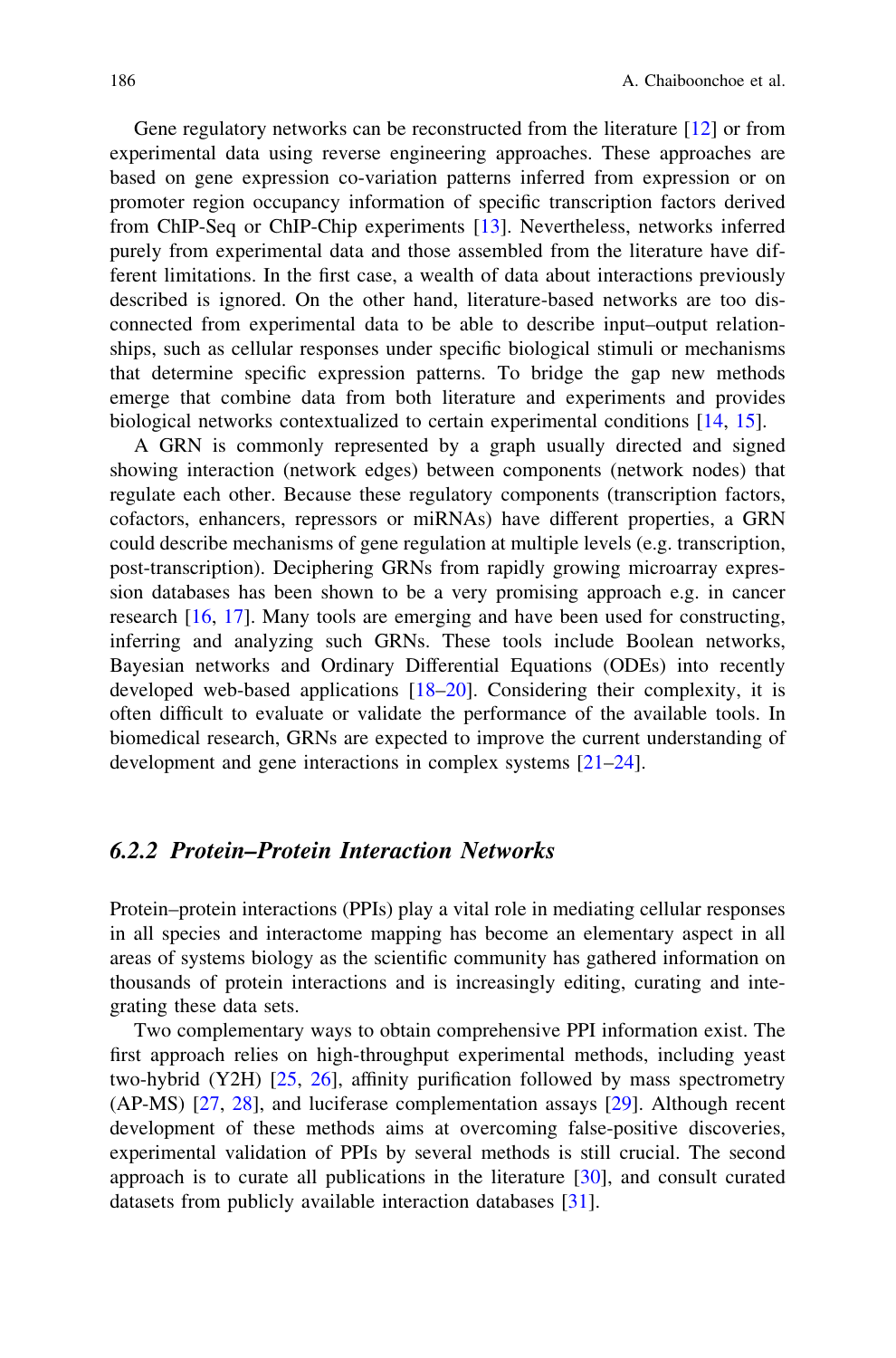The International Molecular interaction Exchange consortium (IMEx [http://](http://www.imexconsortium.org) [www.imexconsortium.org\)](http://www.imexconsortium.org) [\[32](#page-22-0)] comprises eleven databases sharing data curated according to the same common standards. Interactions are reported using the Minimum Information required for reporting a Molecular Interaction eXperiment (MIMIx) [\[33](#page-22-0)]. The exchange of information is supported by one major data exchange format: the Proteomics Standards Initiative on Molecular Interactions (PSI-MI) [[34\]](#page-22-0) (see Ref. [[35\]](#page-22-0) for a complete review) (Table [6.1](#page-7-0)).

PPI datasets are often visualized as a network. Proteins are represented as nodes, and interactions as connections between nodes. PPI networks are dynamic: they change in time and space to adapt or switch to different physiological conditions.

Various studies have constructed molecular networks with virus proteins to identify their interactions with host proteins and reveal a host-pathogen hybrid protein-interaction network. From a systems biology perspective, a viral infection at the cell level can be viewed as a combination of molecular perturbations allowing viral components production and assembly while generating minor to massive cellular dysfunction. Thus, several large-scale studies of interactions between viral and human proteins have been performed to identify the laws governing virus-host interactomes [[36–40\]](#page-22-0). Taking into account the analytical heterogeneity and the size of the interaction datasets, five corresponding virushuman interactomes were carefully and comprehensively reconstructed from the literature and uniformly analyzed using graph theory as well as structural and functional methods [\[41](#page-22-0)].

The systems approach to the biology of viral infection is thus beginning to unravel the global perturbations that lead to viral replication and eventually to pathogenesis. Furthermore, the list of virus-host interactors represents an invaluable resource to derive new molecules, especially for anti-viral therapy.

# 6.2.3 Signalling and Metabolic Networks

Signalling and metabolic networks may be built using a mechanism-based bottomup strategy, with parameters either measured experimentally or assigned arbitrary values in the physiological range. Different questions may then be asked. For example, why is the network organized the way it is? Indeed, at first glance some features in the network may appear paradoxical. However, altering this paradoxical feature in the computer model may disclose design principles underlying the functioning of the network [\[42](#page-22-0)]. This approach has for example been successfully applied to design studies of nuclear receptor signalling.

Nuclear Receptors (NR) are proteins that may be activated by signalling molecules (ligands, composed of different intra- and extra-cellular metabolites such as hormones or fatty acids) and then regulate gene expression of their responsive genes. The glucocorticoid receptor (GR) is a NR with an important regulatory role in various cellular functions: gluconeogenesis and glucose uptake,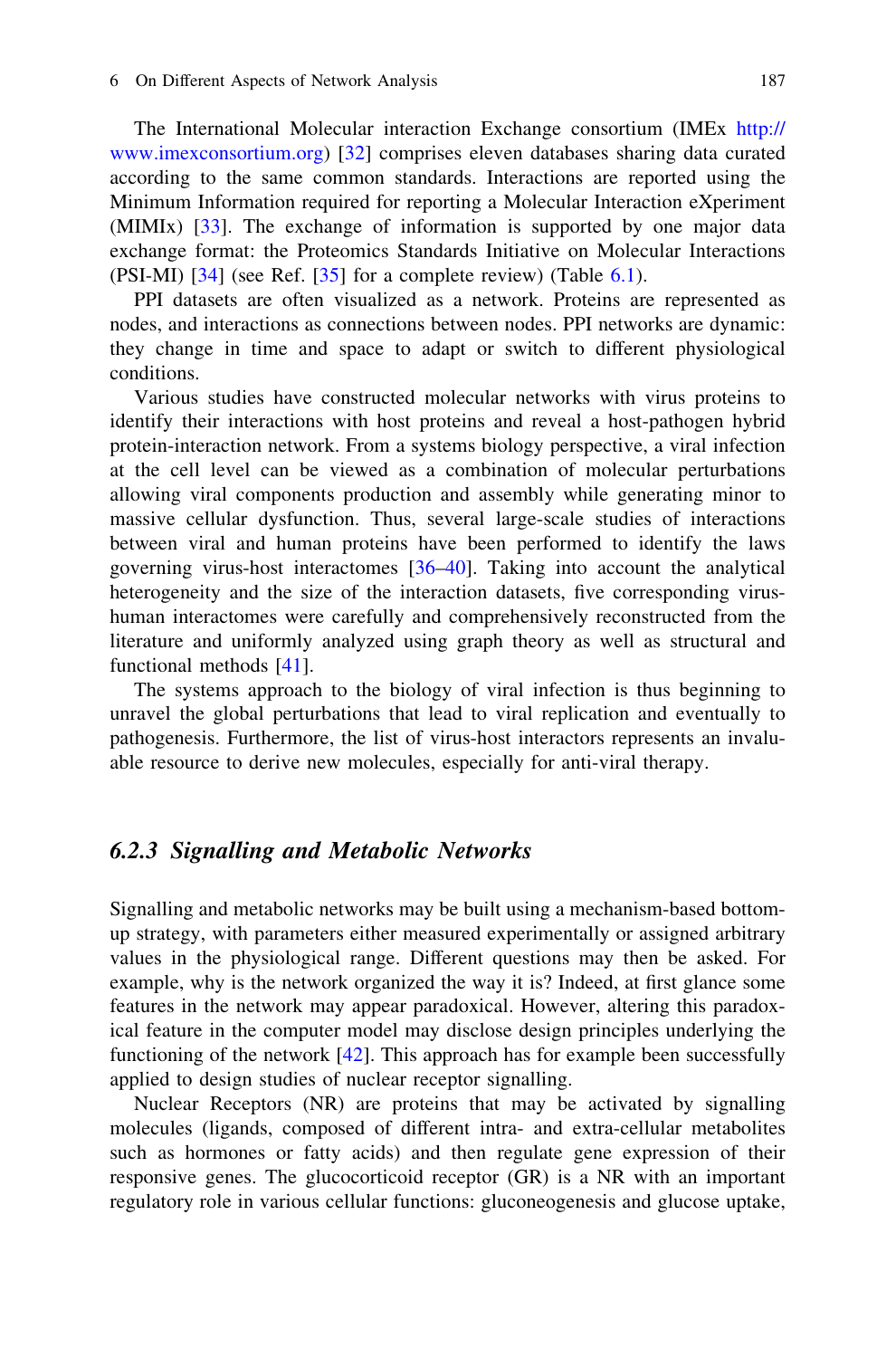|                | Table 6.1 Selected public interaction databases. It includes databases of protein-protein interactions (PPI), genetic interactions as well as genetic<br>variation-disease-drug response data |                           |                           |
|----------------|-----------------------------------------------------------------------------------------------------------------------------------------------------------------------------------------------|---------------------------|---------------------------|
| Resource       | URL                                                                                                                                                                                           | Data type                 | Comment                   |
| <b>APID</b>    | http://bioinfow.dep.usal.es/apid                                                                                                                                                              | PPI                       | APID has been set up      |
|                |                                                                                                                                                                                               |                           | after the analysis of     |
|                |                                                                                                                                                                                               |                           | several available         |
|                |                                                                                                                                                                                               |                           | databases of              |
|                |                                                                                                                                                                                               |                           | protein-protein           |
|                |                                                                                                                                                                                               |                           | interactions              |
| <b>BioGRID</b> | http://thebiogrid.org/                                                                                                                                                                        | PPI, genetic interactions | <b>Biological General</b> |
|                |                                                                                                                                                                                               |                           | Repository for            |
|                |                                                                                                                                                                                               |                           | Interaction Datasets      |
| Ê              | http://ctdbase.org/                                                                                                                                                                           | Environment - disease     | The Comparative           |
|                |                                                                                                                                                                                               |                           | Toxicogenomics            |
|                |                                                                                                                                                                                               |                           | Database illuminates      |
|                |                                                                                                                                                                                               |                           | how environmental         |
|                |                                                                                                                                                                                               |                           | chemicals affect          |
|                |                                                                                                                                                                                               |                           | human health              |
| 启              | http://dip.doe-mbi.ucla.edu                                                                                                                                                                   | PPI                       | The Database of           |
|                |                                                                                                                                                                                               |                           | Interacting Proteins      |
|                |                                                                                                                                                                                               |                           | was curated both          |
|                |                                                                                                                                                                                               |                           | manually by expert        |
|                |                                                                                                                                                                                               |                           | curators and also         |
|                |                                                                                                                                                                                               |                           | using computational       |
|                |                                                                                                                                                                                               |                           | approaches                |
|                |                                                                                                                                                                                               |                           | (continued)               |

<span id="page-7-0"></span>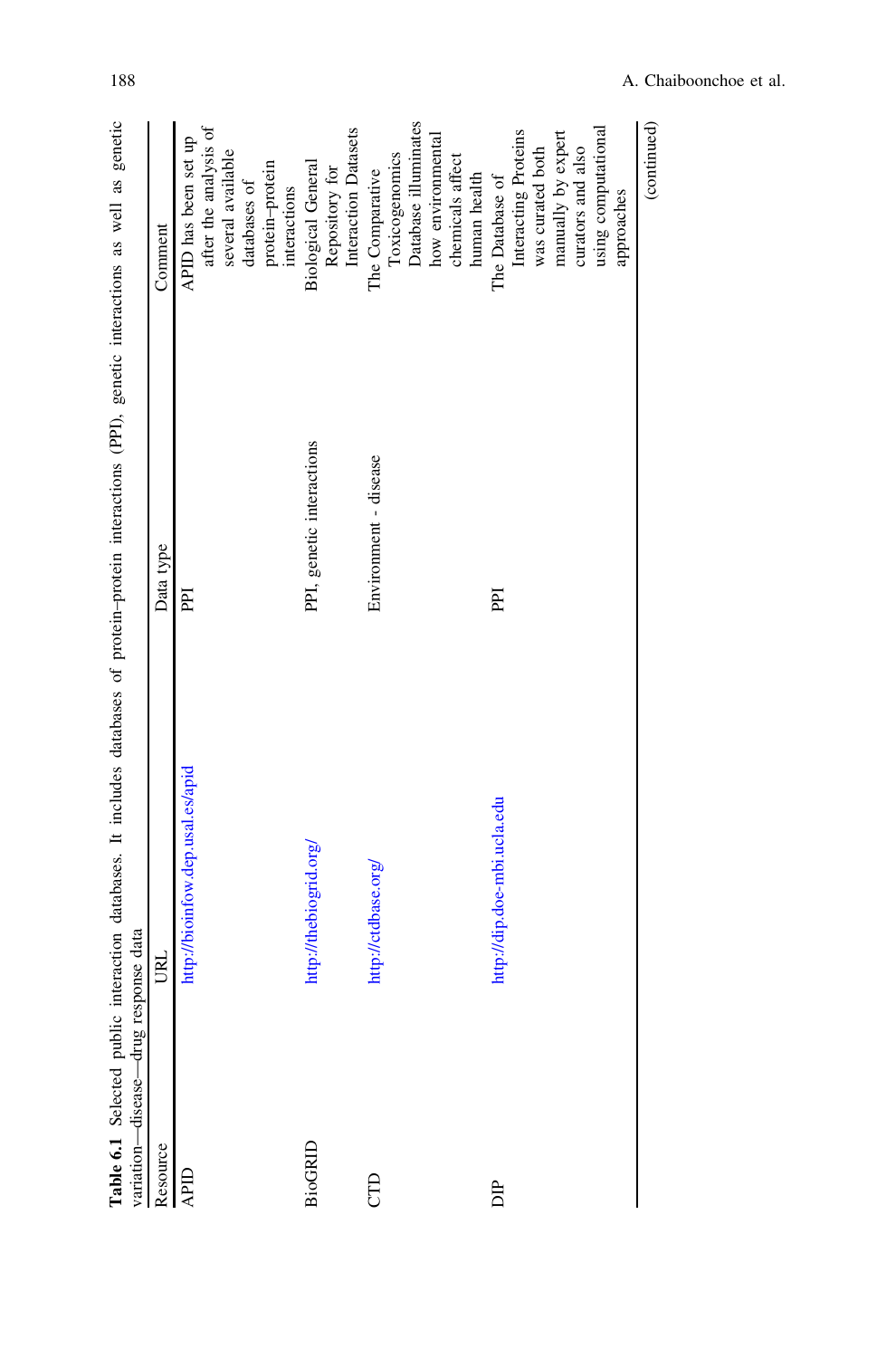| Table 6.1 (continued) |                                   |           |                        |
|-----------------------|-----------------------------------|-----------|------------------------|
| Resource              | URL                               | Data type | Comment                |
| <b>GEN2PHEN</b>       | http://www.gen2phen.org/          |           | Consortium for         |
|                       |                                   |           | development and        |
|                       |                                   |           | coordination of        |
|                       |                                   |           | informatics for        |
|                       |                                   |           | association studies    |
| HPID                  | http://www.hpid.org               | PPI       | Human Protein          |
|                       |                                   |           | Interaction Database   |
| HPRD                  | http://www.hprd.org/              |           | Human Protein          |
|                       |                                   |           | Reference Database     |
| IntAct                | http://www.ebi.ac.uk/intact/      | PPI       | Open source database   |
|                       |                                   |           | system and analysis    |
|                       |                                   |           | tools for molecular    |
|                       |                                   |           | interaction data       |
| <b>NIIPS</b>          | http://mips.helmholtz-muenchen.de | PPI       | Collection of manually |
|                       |                                   |           | curated high-quality   |
|                       |                                   |           | PPI data collected     |
|                       |                                   |           | from the scientific    |
|                       |                                   |           | literature by expert   |
|                       |                                   |           | curators               |
| <b>MINT</b>           | http://mint.bio.uniroma2.it/mint/ | PPI       | The Molecular          |
|                       |                                   |           | INTeraction            |
|                       |                                   |           | Database was one of    |
|                       |                                   |           | the first PPI database |
|                       |                                   |           | to associate to each   |
|                       |                                   |           | interaction a score    |
|                       |                                   |           | estimating the         |
|                       |                                   |           | reliability of the     |
|                       |                                   |           | interaction            |
|                       |                                   |           | (continued)            |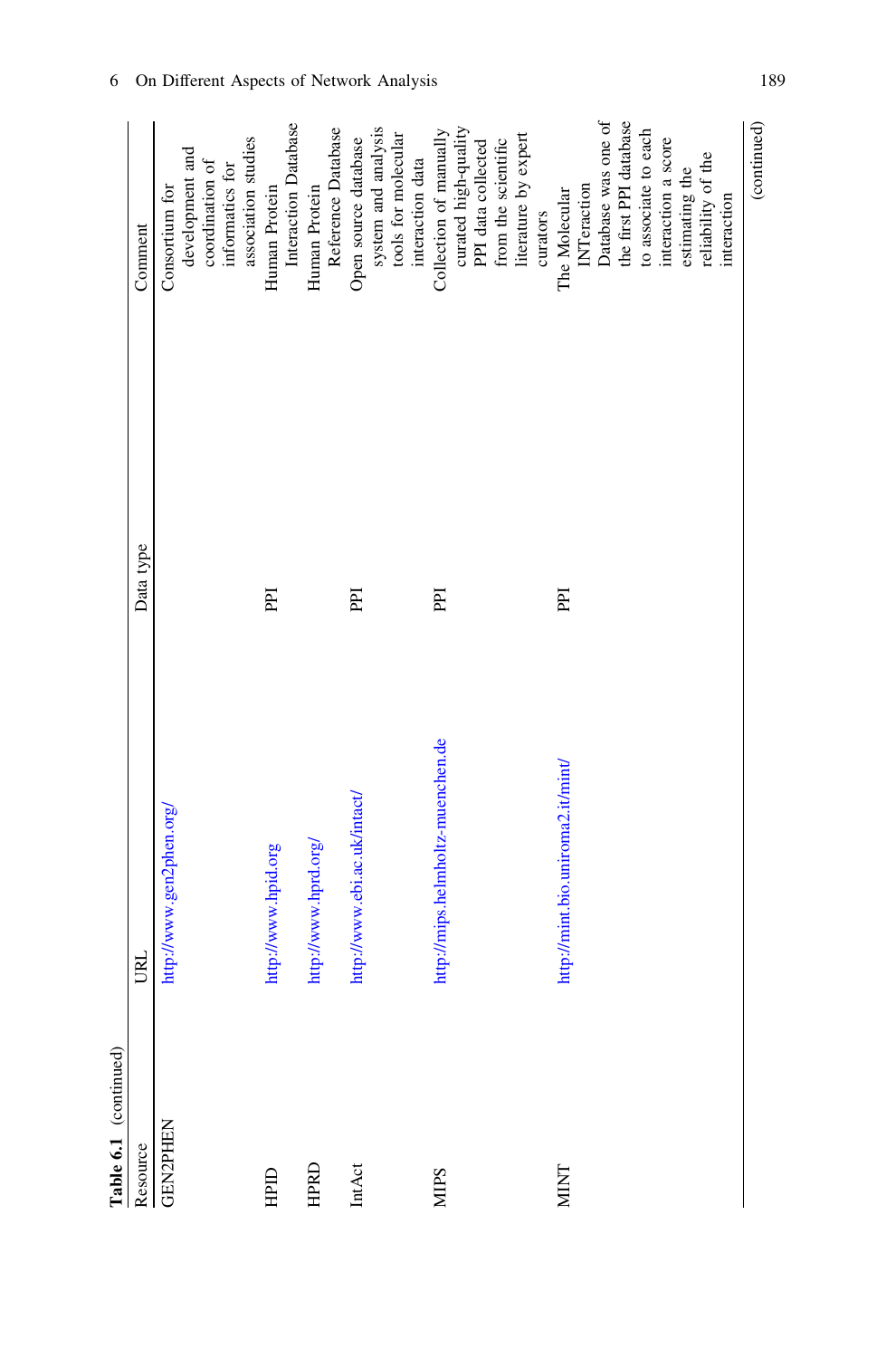| Table 6.1 (continued) |                                  |                            |                                                                                                                           |
|-----------------------|----------------------------------|----------------------------|---------------------------------------------------------------------------------------------------------------------------|
| Resource              | URL                              | Data type                  | Comment                                                                                                                   |
| <b>NIMO</b>           | http://www.ncbi.nlm.nih.gov/omim | Genetic variations-disease | database of genes<br>and diseases<br>Literature-based                                                                     |
| PHARMGKB              | http://www.pharmgkb.org/         | Genetic variation-drugs    | The Pharmacogenomics<br>genetic variation on<br>drug response data<br>Knowledgebase-<br>for clinicians and<br>researchers |
| STRING                | http://string-db.org             | E                          | Known and Predicted<br>Protein-Protein<br>Interactions                                                                    |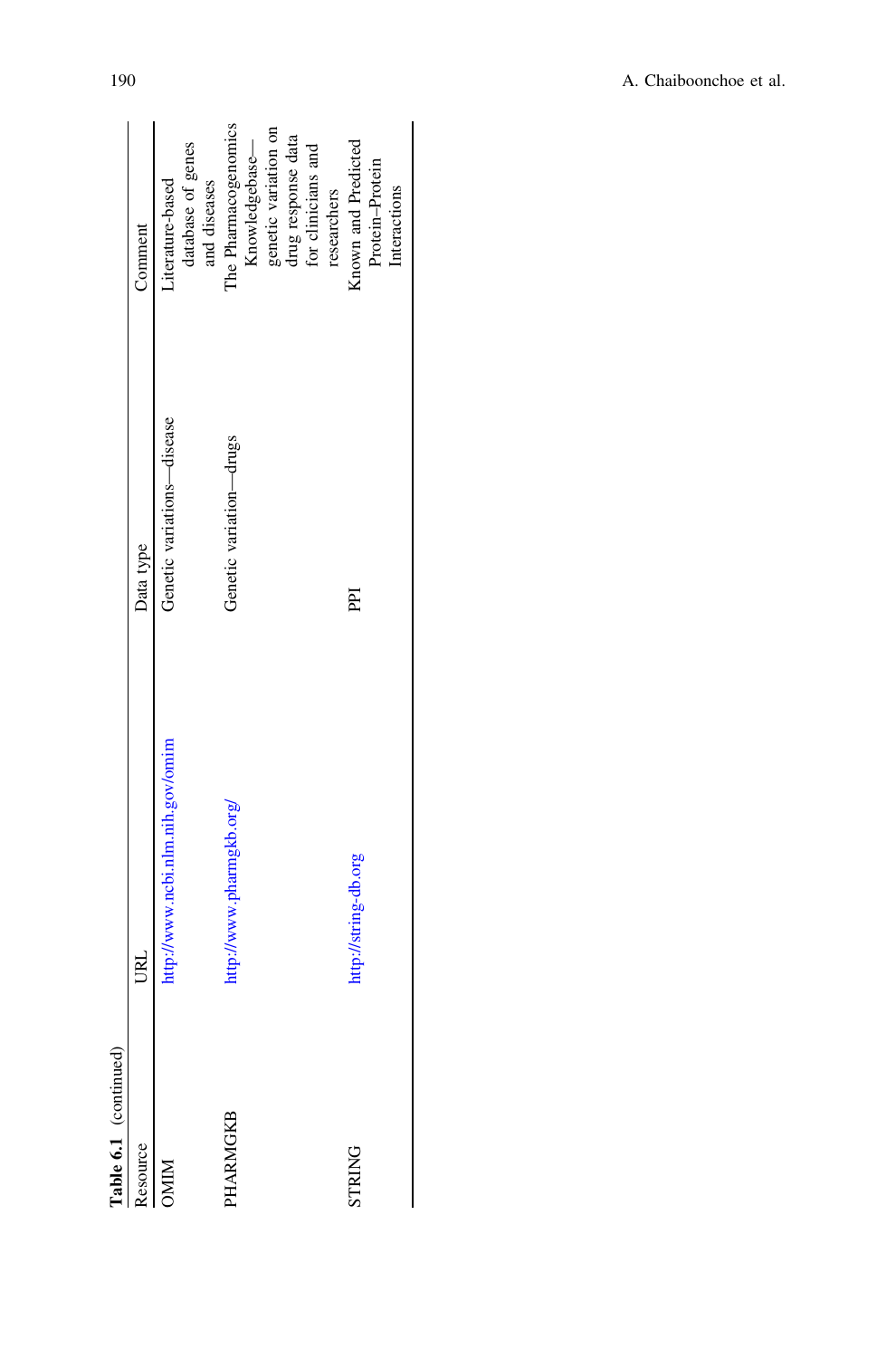lipolysis in adipose tissues, proteolysis in muscles, osteoblast differentiation and apoptosis [\[43](#page-22-0), [44](#page-22-0)]. Ligands for GR are steroid hormones such as cortisol. GR has a high rate of nucleo-cytoplasmic shuttling and is predominantly located in the cytoplasm when unbound to a ligand. Upon ligand binding, GR changes its conformation, resulting in its increased affinity to nuclear importins and its decreased affinity to exportins. This causes translocation of the ligand-GR complex to the nucleus, where GR binds to its responsive genes and regulates their transcription [\[45](#page-22-0), [46](#page-22-0)] thereby transmitting signal for gene expression. This network is also metabolic, as it involves nucleo-cytoplasmic transport of the receptor driven by GTP hydrolysis, and ATP and GTP metabolic reactions. Furthermore, concentrations of receptors, importins, exportins and ligand itself (e.g. cortisol continuously degraded by CYP3A4 enzyme) are parts of the larger metabolic network. This is the first paradoxical feature. Why is the receptor not only a receptor? Why does the receptor continuously shuttle between the nucleus and the cytoplasm? The study of GR network showed that nucleo-cytoplasmic shuttling of GR also serves as a smart shuttle for a ligand, which it pumps into the nucleus, thereby increasing the sensitivity and responsiveness of signalling [[42\]](#page-22-0).

This example shows that signalling and metabolic networks should not be analyzed separately, but instead be integrated together and with regulatory networks. This integration has recently become an important topic in systems biology [\[47](#page-22-0)].

# 6.2.4 Integrative Approaches Applied to Human Diseases

Disease networks can be viewed as networks of associations between diseasecausing mutations and diseases or as high-resolution interaction maps integrating metabolic reactions, signalling pathways and gene regulatory networks.

The link between all genetic disorders (the human disease phenome) and the complete list of disease genes (the disease genome) results in a global view of the "diseasome", i.e. the combined set of all known disease gene associations [[11,](#page-21-0) [48\]](#page-22-0). Here diseases form a network in which two diseases are connected if they share at least one gene. In the disease gene network, diseases or genes are represented as nodes and gene-disorder association as edges. In such a network representation, obesity, for example, is connected to at least seven other disorders such as diabetes, asthma, and insulin resistance because genes associated with these diseases are known to affect obesity as well [[7\]](#page-21-0). In recent years several disease map projects have flourished, such as the pioneering work at the Systems Biology Institute (Okinawa, Japan) that was a hub of collaborative, community-based efforts to reconstruct a map of tuberculosis [\[49](#page-22-0)]. In addition, the Connectivity map (cMap) [\[50](#page-22-0)] developed by the Broad Institute aims to create a map connecting genes, diseases and drugs using a repository of gene expression profiles to represent different biological states including gene alterations and disease phenotypes. cMap is a web tool with preloaded data in which query results can be interpreted by strong (positive or negative) connection or absence of connection [\[50](#page-22-0)].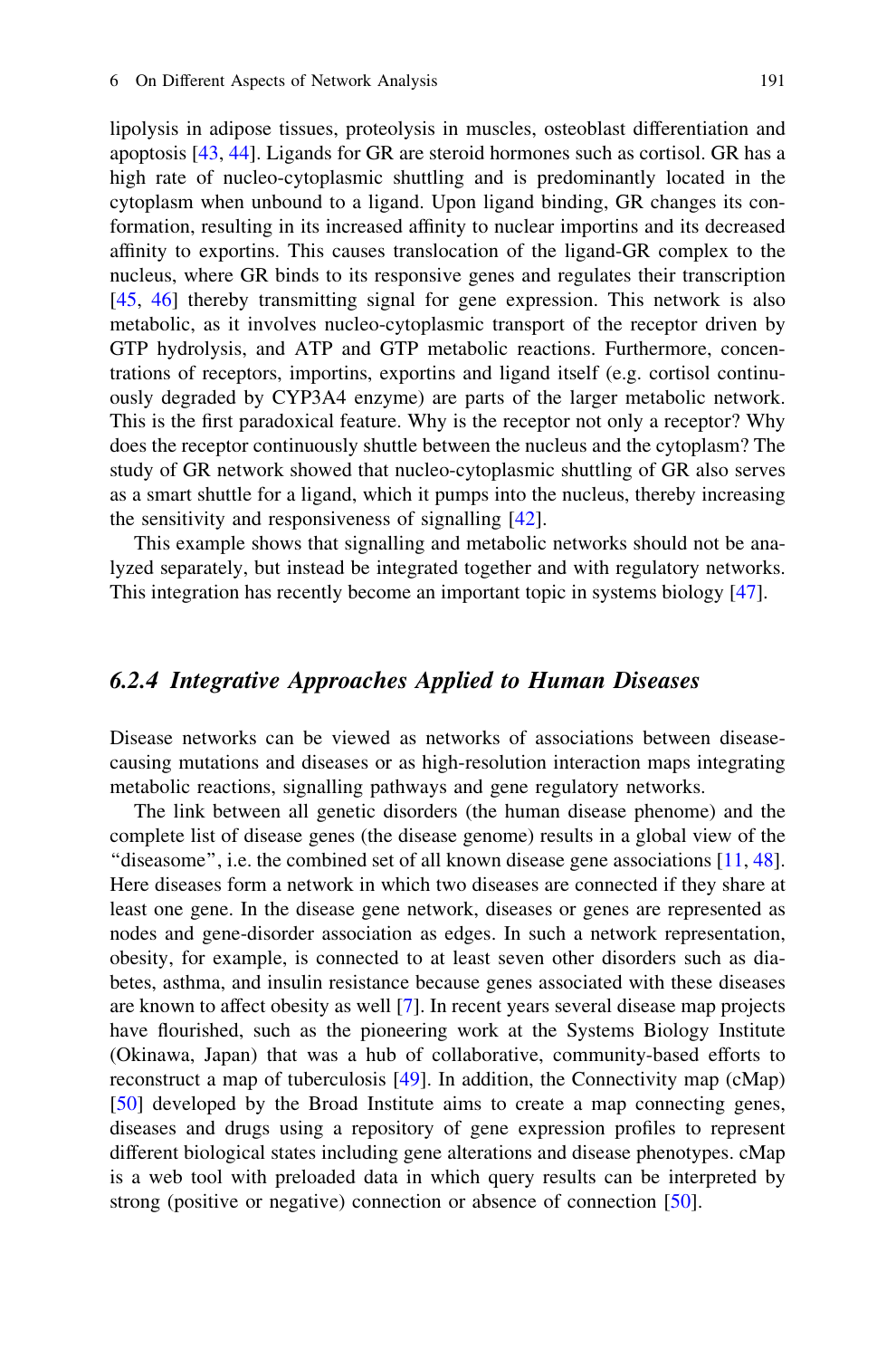These efforts would be not possible without integrating publically available disease-related knowledge. Online Mendelian Inheritance in Man (OMIM) is a catalogue of human genes and genetic disorders and traits that has been updated continuously for several decades [\[51](#page-22-0)]. As of May 2012, it contained 2,795 diseases genes and 4,669 disorders for which the molecular basis is known. Other databases, including the Pharmacogenomics Knowledge Base (PHARMGKB) [[52\]](#page-22-0) or the Comparative Toxicogenomics Database (CTD), focus on different aspects of phenotype-genotype relationships. GEN2PHEN (G2P) is a European project aiming at gathering and curating information to build a knowledgebase of genotype-phenotype interactions [[53\]](#page-22-0). This project will build a linked database from existing publicly accessible databases and integrate all available data using highperformance analytical tools.

The human cancer map project is exploiting the idea that network motifs can contribute to a network switching from one stable state to another [\[54](#page-22-0)]. Analyzing networks reconstructed from microarray experiments and molecular interaction maps, authors identified genes participating in bi-stable switches i.e. network motifs that can exist in two stable states and drive the change of the network states. Expression states of genes within bi-stable switches were compared between hepatocellular carcinoma or lung cancer and healthy control samples. In both cases, bi-stable switches made of differentially expressed genes were proposed to be a network mechanism for locking in disease states. Such studies have identified two important hubs: cyclins and albumin. In hepatocellular carcinoma, up-regulation of CCNA2 (cyclin A2) leads to changes in expression of downstream genes, in accordance with the general observation that perturbations of oscillations in cyclins concentrations can have a detrimental effect on cell development. For instance, ubiquitination of cyclin A1 induces apoptosis via activation of caspase-3 [\[55](#page-22-0)] or cyclin D1 degradation activated by a troglitazone derivative [[56\]](#page-22-0). Also, the lack of phosphorylation of cyclin E, due to mutations, results in its increased stability, which has implications for breast cancer [\[57](#page-22-0)]. Another important hub is the up-regulated albumin gene. Albumin is a large transport molecule with an adaptable two-domain structure that can bind an array of lipids, peptides, metabolites and drugs. Allosteric modulation of albumin may change its binding and cargo transport properties, and hence directly affect downstream cellular processes. For example, electron spin resonance studies of albumin modulation by cancer-related small molecule markers revealed significant differences in binding of albumin-specific 16-doxyl-stearic acid probe. During disease progression the albumin pool saturates with cancer cellular metabolites, thus indicating an affected albumin state [[58\]](#page-23-0).

### 6.3 Network Analysis

Many software tools are available to reconstruct biological networks from experimental data and then position nodes on a graph according to a topological placement algorithm. This visual network of interconnected nodes can then be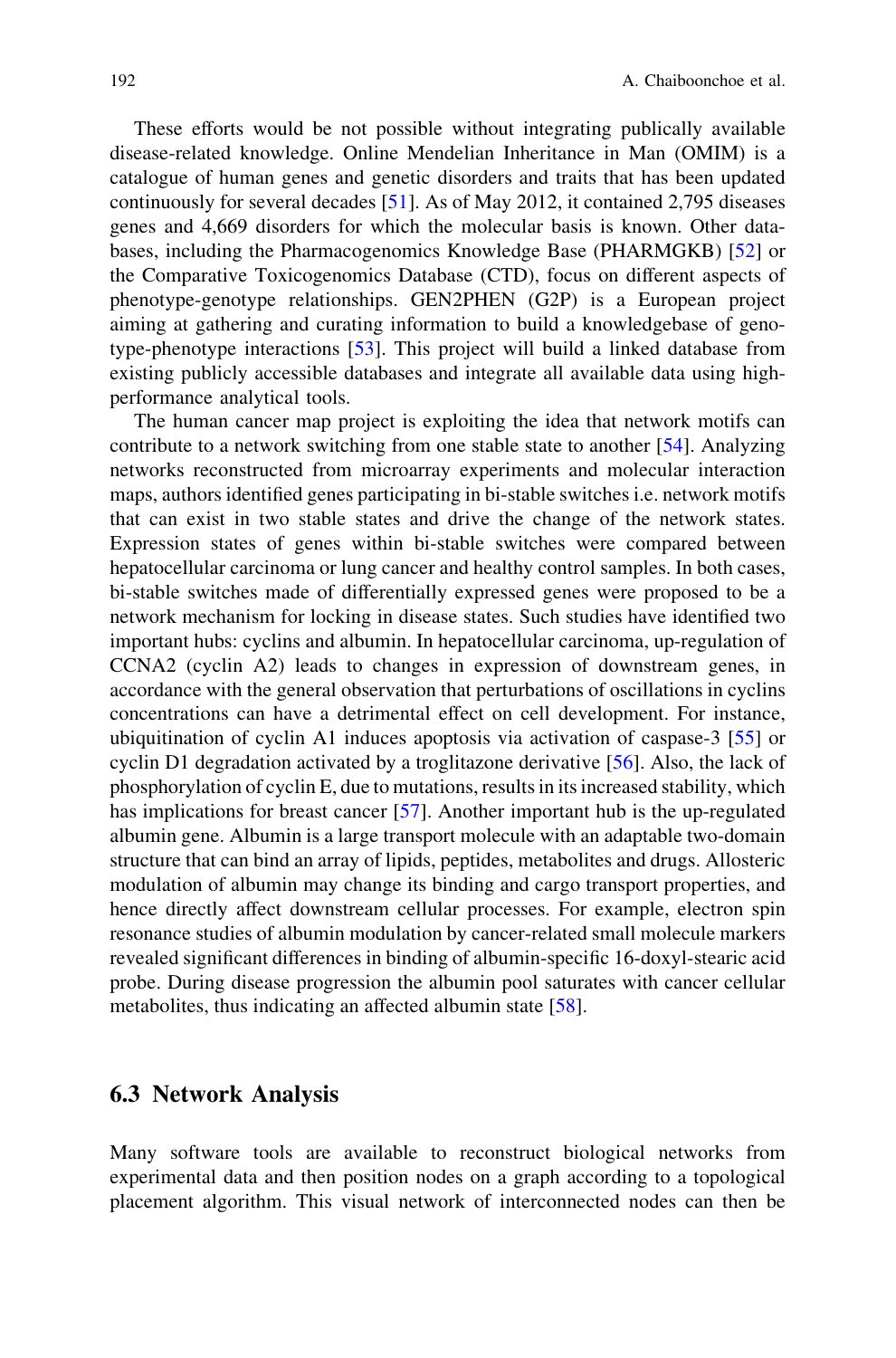<span id="page-12-0"></span>

| Name                                           | Interface |                           | License type                         | Network features |                            |           | Other                                   |
|------------------------------------------------|-----------|---------------------------|--------------------------------------|------------------|----------------------------|-----------|-----------------------------------------|
|                                                |           | Graphical Command<br>line |                                      |                  | Reactions Regulatory Meta- | nodes     |                                         |
| Arena3D arena3d.org                            |           |                           | Free for academic users              |                  |                            | $\ddot{}$ | Compatibility with other tools          |
| BioTapestry                                    |           |                           | Free and open source                 |                  |                            |           |                                         |
| biotapestry.org<br>CellDesigner                |           | Ï                         | Free                                 |                  |                            | I         |                                         |
| Cytoscape cytoscape.org<br>celldesigner.org    |           |                           | <b>GNU</b> General Public            |                  |                            |           | Multiple plugins available              |
| COPASI copasi.org                              |           |                           | Artistic License 2.0<br>License.     |                  |                            | I         | Works with SBML files from              |
| GEPHI gephi.org/                               |           |                           | GNU General Public                   |                  |                            |           | Customizable by plugins<br>CellDesigner |
| Igraph                                         |           |                           | <b>GNU General Public</b><br>License |                  |                            |           | Libraries in R and Python               |
| igraph.sourceforge.net<br>Payao payaologue.org |           | I                         | License<br>Free                      |                  |                            | I         | Java Web Application                    |
| VisANT visant.bu.edu                           |           | $\ddot{}$                 | Free and open source                 | I                |                            | $\ddot{}$ | Java Web Application                    |

regulation (activation, inhibition); Meta-node: multiple nodes can collapse into one node e.g. representing protein complex

regulation (activation, inhibition); Meta-node: multiple nodes can collapse into one node e.g. representing protein complex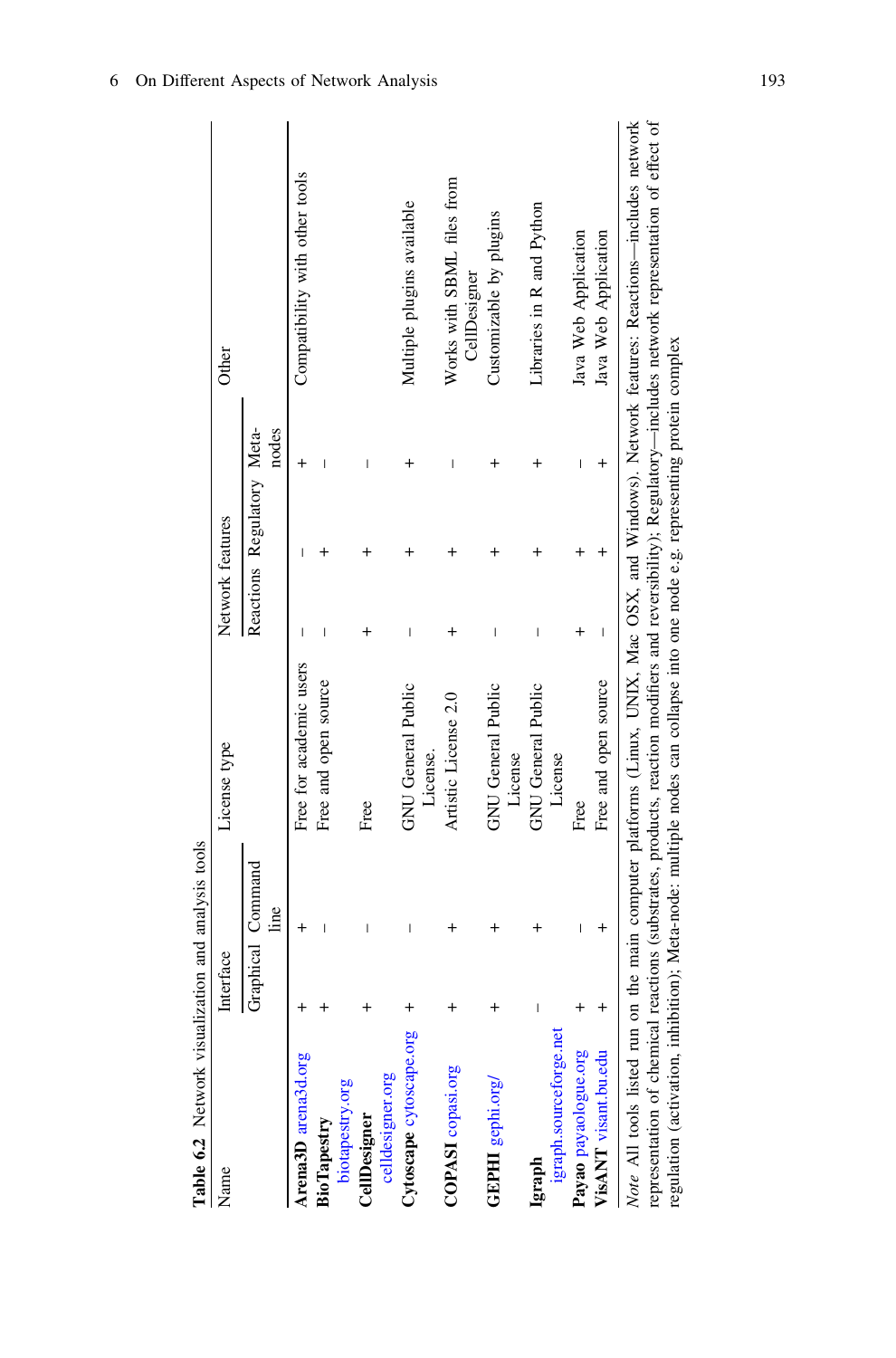transformed into various mathematical models e.g. flux balance models, kinetic ODE models or space Partial Differential Equations (PDEs) models, which can be fitted to experimental data and used to simulate the kinetic behaviour of biological networks. Since each of the many different tools available only performs one of those tasks, designing an integrated and efficient analysis pipeline is challenging. Such difficulties prompted the development of a single unified standard language suitable for the interchange between various tools: the systems biological markup language (SBML) [[59\]](#page-23-0). SBML is based on the widely used Extensible Mark-up Language (XML), allows the development of graphical interfaces and analysis frameworks to display and analyze interaction maps. It is therefore becoming a standard for the representation and annotation of biological processes. The following chapter discusses several tools and the perspectives of their future development.

# 6.3.1 Network Analysis Tools

Among public network management tools that currently exist to visually explore and analyse biological networks (see review in [[60\]](#page-23-0)) such as Arena3D [[61\]](#page-23-0), GEPHI [[62](#page-23-0)], igraph [[63\]](#page-23-0) and VisANT [[64\]](#page-23-0) (Table [6.2\)](#page-12-0), Cytoscape [\[65](#page-23-0)], CellDesigner [[66\]](#page-23-0) and Copasi [[67\]](#page-23-0) are the most powerful and widely used.

Cytoscape (449,030 downloads as on September 2012) is the most popular software for the visualization and analysis of interaction networks. Its functionality can be extended using the collection of plugins developed by the expanding Cytoscape community of users. Recently Cytoscape web [\[68](#page-23-0)] became available to embed interactive networks in an HTML page.

CellDesigner (65,105 downloads as on September 2012) is a structured diagram editor for drawing integrative maps (including gene regulatory and biochemical networks) that define reactions and interactions between various types of biochemical species (genes, proteins, small molecules) in the context of their subcellular localization and in relation to the biological or pathological processes in which they are involved.

Copasi (26,000 downloads as on January 2012) is a stand-alone program that supports models in the SBML standard and can simulate their behavior using ODEs or Gillespie's stochastic simulation algorithm.

The growing popularity of Cell Designer and Copasi stems from their compatibility and complementarity. The strength of Cell Designer is its easy-use interface for the drawing of biochemical networks while that of Copasi is its convenience for fitting the model to experimental data, metabolic control analysis and dynamic simulations. The network diagram and mathematical model created in Cell Designer can be easily transformed into Copasi and vice versa.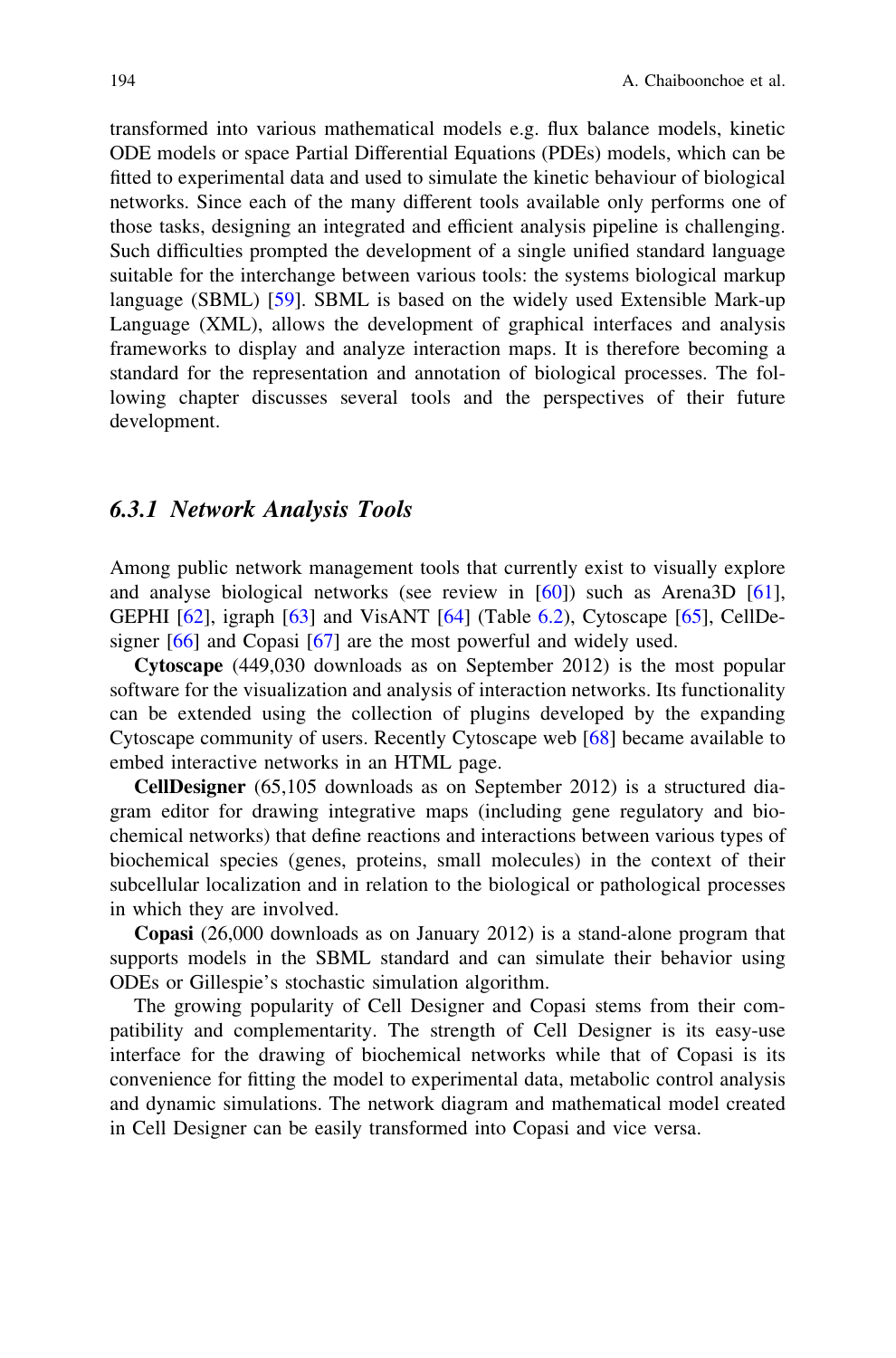# 6.3.2 Network Topology Analysis

The discovery that many real-world biological networks exhibit scale-free and small-world properties [\[69](#page-23-0), [70](#page-23-0)] has led to a surge of new topological analysis methods for biological networks. The study of global topological properties enables a general characterization of a network, e.g. providing information on its robustness to perturbations. In contrast, analysis of local topological properties can provide specific insights on single nodes (e.g. on their centrality in the network and their tendency to form dense clusters with other nodes), which can also be exploited in high-throughput data analysis applications. A comprehensive and detailed discussion of network topological properties has been compiled recently in a book dedicated to this topic [\[71](#page-23-0)].

Molecular interaction networks are assembled from public interaction databases like BioGRID [\[72](#page-23-0)], HPRD [[73\]](#page-23-0), IntAct [[74\]](#page-23-0), MIPS [\[75](#page-23-0)], DIP [\[76](#page-23-0)], HPID, [\[77](#page-23-0)] MINT [\[78](#page-23-0)], or meta-databases such as APID [\[79\]](#page-23-0). Several issues affect the quality of assembled networks and other integration tasks, e.g. false positives in the input data sources and incomplete lists of interactions. Commonly used pre-processing methods filter collected interactions using a combined set of criteria, e.g. the number and type of experiments that were used to verify an interaction and data source-specific confidence scores. One of the most comprehensive collections of molecular interaction data for different species is provided by the STRING database [\[80](#page-23-0)], which also contains different types of confidence scores for each interaction to filter the data. Since many network analysis methods require a single connected component as input, a final pre-processing step often involves removing small, disconnected components from a graph representation of the assembled interactions.

Regarding the typical applications for topological analyses, global descriptors are mainly used for the general characterization of large-scale biological networks. Since these global network properties have already been studied extensively for several biological network types and species, the corresponding analyses are only likely to provide new insights when studying a novel network type. However, new applications for employing global topological analyses as components of other algorithms have been proposed recently, e.g. to improve the generation of gene co-expression networks by analysing the scale-free property for tentative networks [\[81](#page-23-0)]. By contrast, local topological network characteristics have already been exploited by a wide variety of new data mining approaches recently, including methods to identify dense communities [\[82](#page-23-0)] of nodes [[83,](#page-23-0) [84](#page-23-0)], methods to compare mapped gene and protein sets in terms of their network topological properties [[85\]](#page-24-0), and approaches to score distances between nodes for prioritizing disease genes [\[86](#page-24-0)]. Interestingly, recent studies have shown that cancer-associated genes tend to have outstanding topological characteristics [\[87](#page-24-0)], even when accounting for study-specific biases, and that topological information can facilitate cancer classification [[88\]](#page-24-0).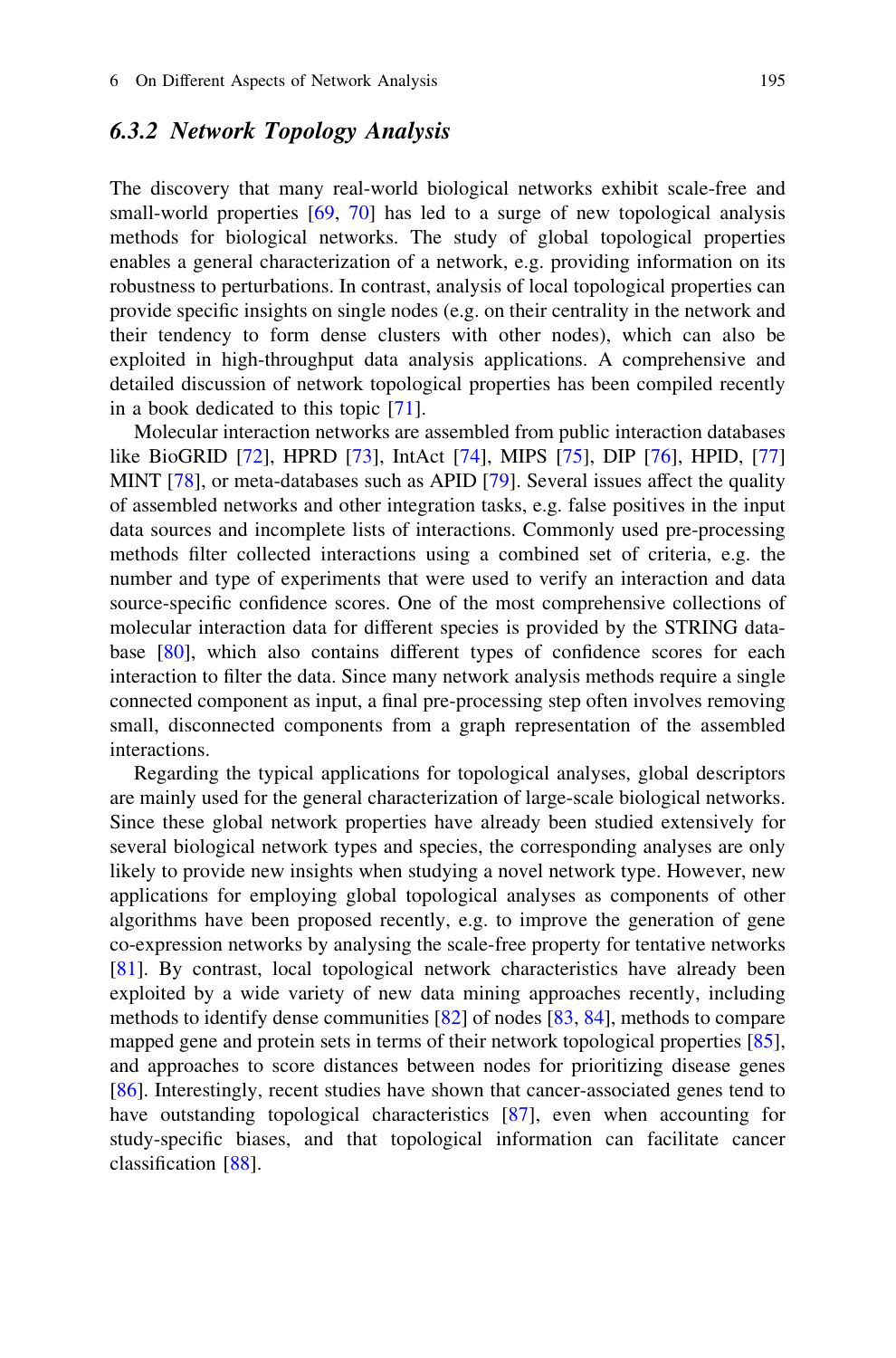In summary, topological characteristics of complete biological networks, subgraphs and single nodes provide a valuable information source for the integrated analysis of functional genomics data. Network topology analyses are often combined with graph-theoretic methods to identify dense communities or clusters of nodes [[83,](#page-23-0) [84](#page-23-0)], or to quantify the similarity between single nodes or node sets using different network-based distance measures [[86,](#page-24-0) [89–91\]](#page-24-0). However, topological properties can also be exploited in other domains, e.g. as features in machine learning methods for clustering and prediction [[92](#page-24-0)], as part of scoring criteria in de novo pathway prediction [[93\]](#page-24-0), and to evaluate the stability and integrity of biological networks generated from combined microarray correlation analysis and literature mining [[94\]](#page-24-0).

# 6.3.3 Network Modeling

Various approaches describe biological networks mathematically. The simplest is to build a discreet model based on graph theory. In this approach, each node (e.g. molecule) of the biological network may be present in two (e.g. 0 or 1) or several fixed states. Each state affects interactions of a node with other nodes differently and the underlying mechanisms need not be known. In contrast, continuous modeling offers alternative approaches that account for the subtle gradual changes in the concentration of species in a biological network. Three main types of continuous models exist: a continuous 'microscopic' model traces every molecule individually while a 'mesoscopic' model uses stochastic simulations with molecular concentrations described in terms of probability functions; lastly, a 'macroscopic' model neglects limitations in the diffusion of molecules on the reaction rate, considers each species of biomolecules as a single pool described with a system of ODEs. The latter is a very popular approach to model intracellular metabolic networks in which the number of molecules is rather high and could be viewed as a single pool with a certain mean concentration. Another important question relates to interactions between different cells. This requires special cell– cell interaction models. In this section we will discuss three main modeling approaches: discrete modeling, continuous modeling based on ODEs and modeling of cell–cell interactions.

#### 6.3.3.1 Discrete Models

In the Boolean framework, the state of each node in the network is conceptually described as being active (represented by '1') or inactive (represented by '0'). Similarly, directed edges in the network are represented as activators or inhibitors. The state of each node is therefore determined by the states of the nodes that activate and/or inhibit them, following predefined logic rules inferred from experimental data and/or expert knowledge. Boolean models provide an abstraction of genetic circuits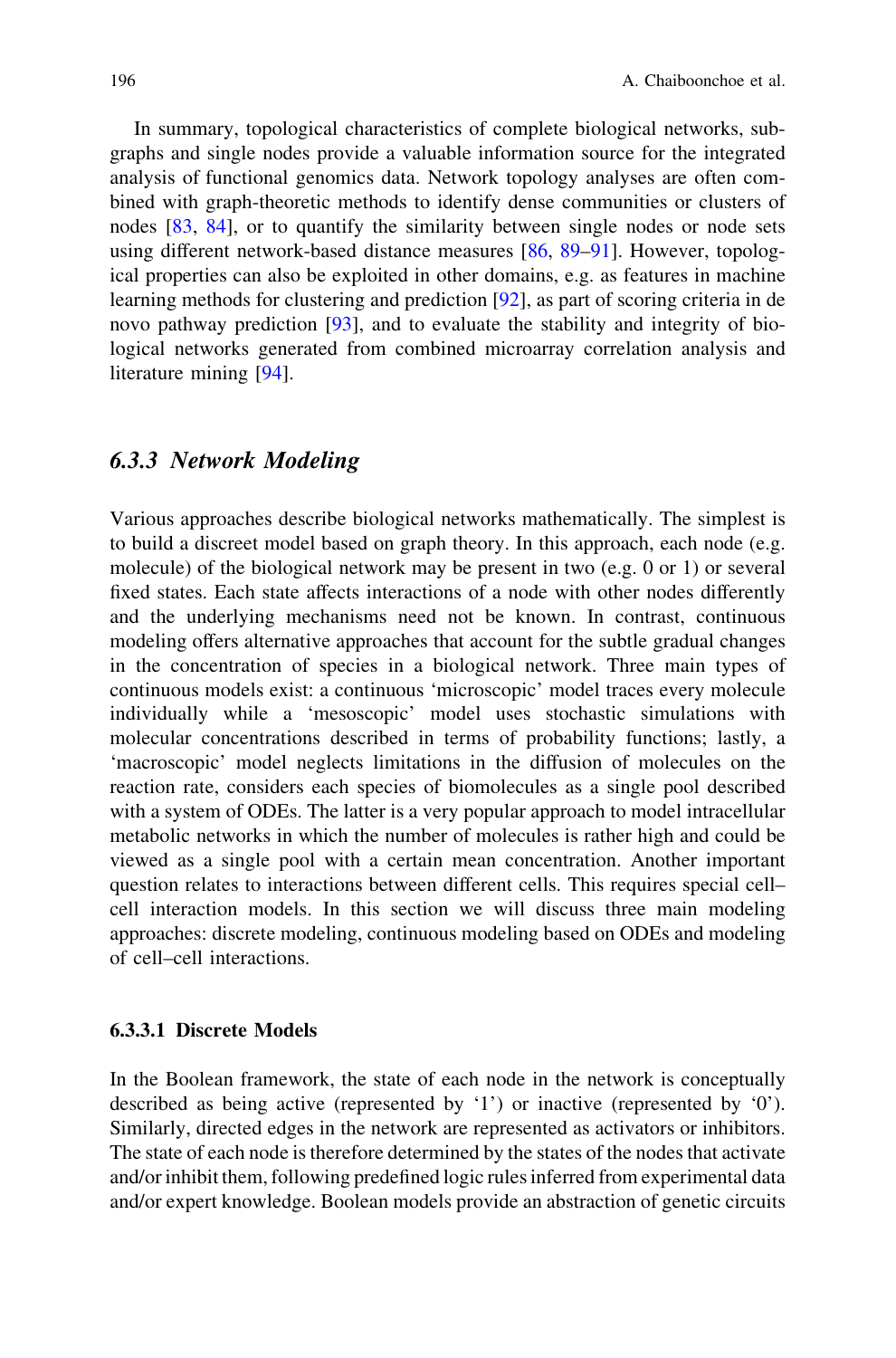that, despite being simplistic, are able to capture important aspects of cell development [\[95](#page-24-0)]. Importantly, they enable the study of key dynamical properties such as steady states, defined as stable states of the network that might be stationary or oscillatory. In a Boolean model, the consequences in the global system of a given perturbation (represented as a change in the state of a node) are assessed through updating the states of the nodes in the network following the logic functions. The updating process can be done synchronously or asynchronously, depending on whether all nodes are updated simultaneously or in a step-wise manner, respectively [\[96](#page-24-0), [97](#page-24-0)]. Indeed, the steady states reached following these two strategies might be different, and it is usually recommended to combine their results. Boolean networks allow integration of qualitative information into the modelling process and have been successfully applied to many relevant biological systems [\[6](#page-21-0), [96,](#page-24-0) [98\]](#page-24-0). Despite being deterministic, the Boolean framework allows inclusion of stochastic components in the models, either in the states of nodes [[99,](#page-24-0) [100](#page-24-0)] or in the logic functions [[101\]](#page-24-0). Together with Boolean models, multiple valued logic models [[97,](#page-24-0) [102\]](#page-24-0) are another type of discrete logic models that allow considering more than two levels, e.g. low, medium or high expression, which might be more realistic, but is associated with a higher computational cost.

Discrete logic models have the fundamental advantage over continuous models such as ODEs that they can use qualitative data to build a gene regulatory network. The amount and availability of qualitative information is larger than the quantitative parameters required in ODEs. However, discrete logic approaches cannot model the evolution in time of the quantitative concentrations of the species in the system. To bridge the gap between ODEs and discrete logic models, a third category of approaches has been developed, where the initial discrete logic network is transformed into a system of ODEs, following different strategies with successful results [[98,](#page-24-0) 103-105].

#### 6.3.3.2 Continuous Models

ODEs are often used for dynamic modelling of regulatory networks of different levels of complexity from bacteria [\[106\]](#page-24-0) to eukaryotes [[107–](#page-24-0)[110\]](#page-25-0). Changes in concentrations of each species in the network of interacting biomolecules may be expressed through balance equations and rate equations. In this framework, variations in concentrations of molecules as a function of time may be represented by differential equations establishing the stoichiometry and the reaction rates of the transformations and/or transport events [[111,](#page-25-0) [112](#page-25-0)]. These equations contain the information about component properties for each molecule. Integrating all ODEs together enables reconstruction of the emergent behaviour of a whole system, e.g. simulation of its dynamics in silico.

In order to validate a dynamic model, the simulated systemic behavior is compared with the behaviour of a real system; this comparison is especially powerful if both the real object and its model are challenged with a series of perturbations that were not considered while the model was under construction nor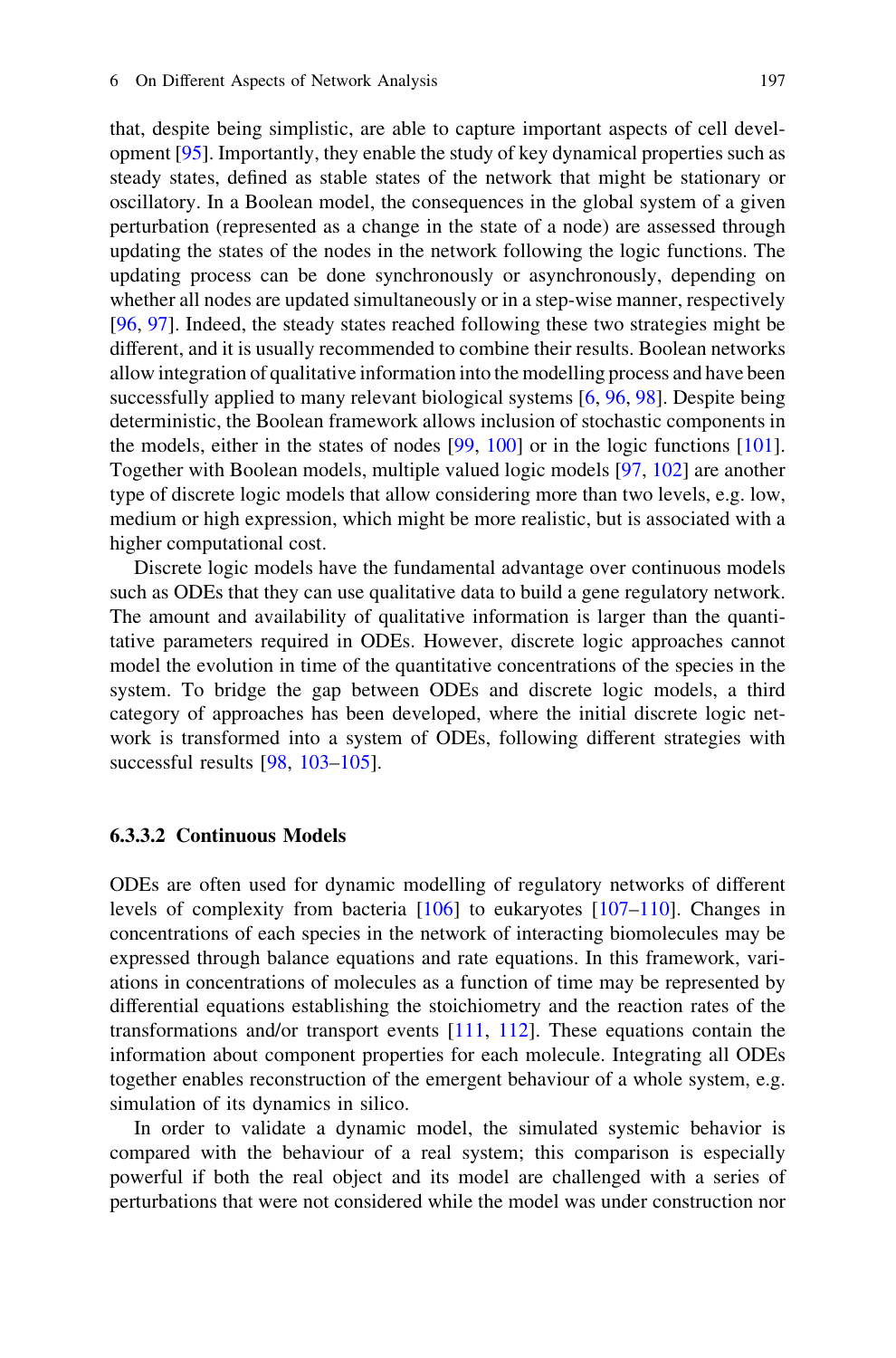used for parameter fitting. In many cases the predicted behaviour does not fit that of the actual biological system. This may then lead to the discovery of mechanisms missing or poorly described in the model. For example, the yeast glycolysis model built by Teusink and co-authors predicted that yeasts would invest too much of ATP in the first ATP-consuming reactions, and then die from the accumulation of these compounds and from a deficit of phosphate. The observation that yeasts are more robust in reality than in silico, provoked re-thinking of the model mechanisms and led to the discovery of an additional negative feedback loop which regulates the first phosphorylation step of glycolysis and prevents the turbo explosion in ATP-consuming reactions [\[113](#page-25-0)].

Once a model simulates the biological system behaviour adequately, it can be used for various goals. For example, using a in silico cell model of a metabolic network, one can design modification of the organism metabolism: e.g. the metabolism of *Escherichia coli* can be modified in such a way that  $E$ . *coli* produces polylactic acid—a biopolymer analogous to petroleum-based polymers which can be used in industry [\[114](#page-25-0)]; the metabolism of insects can be modified to make insects a promising source offood to meet the challenge of providing the protein supply to feed over 9 billion humans in the near future [[115\]](#page-25-0). Cell models have become useful in differential network-based drug discovery: a kinetic model of the known metabolic network may help to find proper target enzymes either for correcting malfunctioning of a human cell or for killing a cancer cell [\[116](#page-25-0)] or a parasite [[117\]](#page-25-0). For instance, comparison between glycolysis in Trypanosoma brucei (parasite causing African trypanosomiasis in humans), and glycolysis of human erythrocytes was used for the development of drugs killing *T. brucei* with reduced side effects [[118\]](#page-25-0).

The main drawback of in silico cell models is that they usually require knowledge of the mechanisms of interactions and estimates of numerous parameters for these interactions, which are only available for few systems that are very well characterized experimentally. However one may anticipate that tremendous progress in functional genomics, proteomics, metabolomics and bioinformatics should help to obtain the lacking information in the near future.

#### 6.3.3.3 Cell-Cell Interactions and Multi-Scale Modeling

Intracellular regulatory networks are used for the analysis of a single cell or of a population of identical cells in the same state. However, different cell types usually exist in the same tissue while cells of the same type can have different concentrations of intracellular proteins due to intrinsic stochastic variations or to different cellular environments. Their interaction can influence intracellular regulatory networks e.g. through bistable switches in the network. Hence, local regulation by cell–cell interaction within the tissue and global regulation through interactions with other organs should both be taken into account in the analysis of regulatory networks. Multi-scale modeling therefore includes intracellular and molecular levels as well as interactions at the levels of cell populations and of other tissues and organs.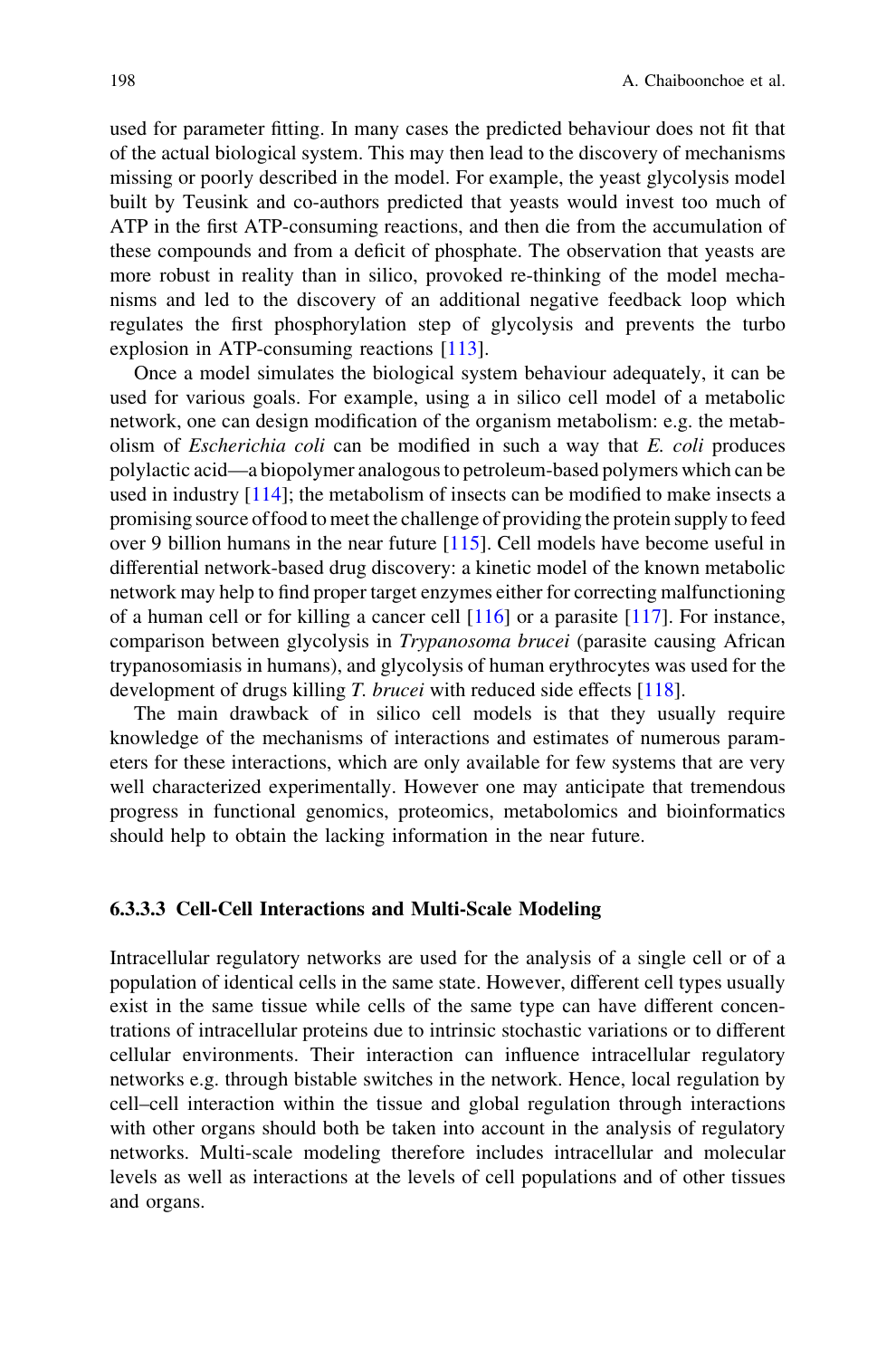Intracellular regulation of individual cells and their local and global interactions can be studied with hybrid models in which cells are considered as individual objects, intracellular regulatory networks are described by ODEs or by Boolean networks, and the extracellular matrix together with nutrients, hormones and other signalling molecules by PDEs. Hybrid models can also account for natural stochastic variations of intracellular concentrations, cell motion, cell proliferation, differentiation and apoptosis. They are well adapted to the representation and analysis of various biological systems and biomedical situations. They can include the pharmacokinetics of medical treatments, prediction and optimization of their efficacy. However, they require a detailed knowledge of intracellular and extracellular regulations and sophisticated modeling tools [[119,](#page-25-0) [120\]](#page-25-0).

A hybrid model of erythropoiesis and leukemia treatment was described recently [[121\]](#page-25-0). Erythropoiesis, or red blood cell production, occurs mainly in the bone marrow in small units called erythroblastic islands. They contain, on average, several dozens of cells in different phases of cell differentiation: erythroid progenitors, erythroblasts, reticulocytes structured around a macrophage. Normal functioning of erythropoiesis depends on the balance between proliferation, differentiation and apoptosis of erythroid progenitors. The intracellular regulatory network in erythroid progenitors, described by ODEs, determines cell fate due to bistability, where one stable equilibrium corresponds to proliferation without differentiation and another one to differentiation/apoptosis. The choice between these stable equilibria and, at the next stage, between differentiation and apoptosis is determined by two factors: local extracellular regulation, e.g. Fas-ligand produced by more mature cells and growth factors produced by macrophages; and global regulation by hormones, such as erythropoietin, with concentrations depending on the total number of erythrocytes produced by erythroblastic islands. Biochemical substances in the extracellular matrix influence intracellular regulation through the coefficients of the ODE system while their concentration is described by PDEs. This multi-level modeling simulates erythropoiesis in normal and stress situations in agreement with experimental data. It also explains the role of central macrophages in controlling erythroblastic islands. Strong perturbations of the system caused for example by mutations or dysfunction of regulatory mechanisms can result in various blood diseases such as anemia or leukemia.

# 6.3.4 Network Analysis for Systems Biomedicine and Pharmacology

#### 6.3.4.1 Network Analysis of Disease

Network analysis may be also a valuable approach to study mechanisms underlying pathology and disease susceptibility. For instance studies of network dynamics can shed light on disease-related network states. Different stable steady states appear to be related to distinct phenotypic states of the cell [[122\]](#page-25-0).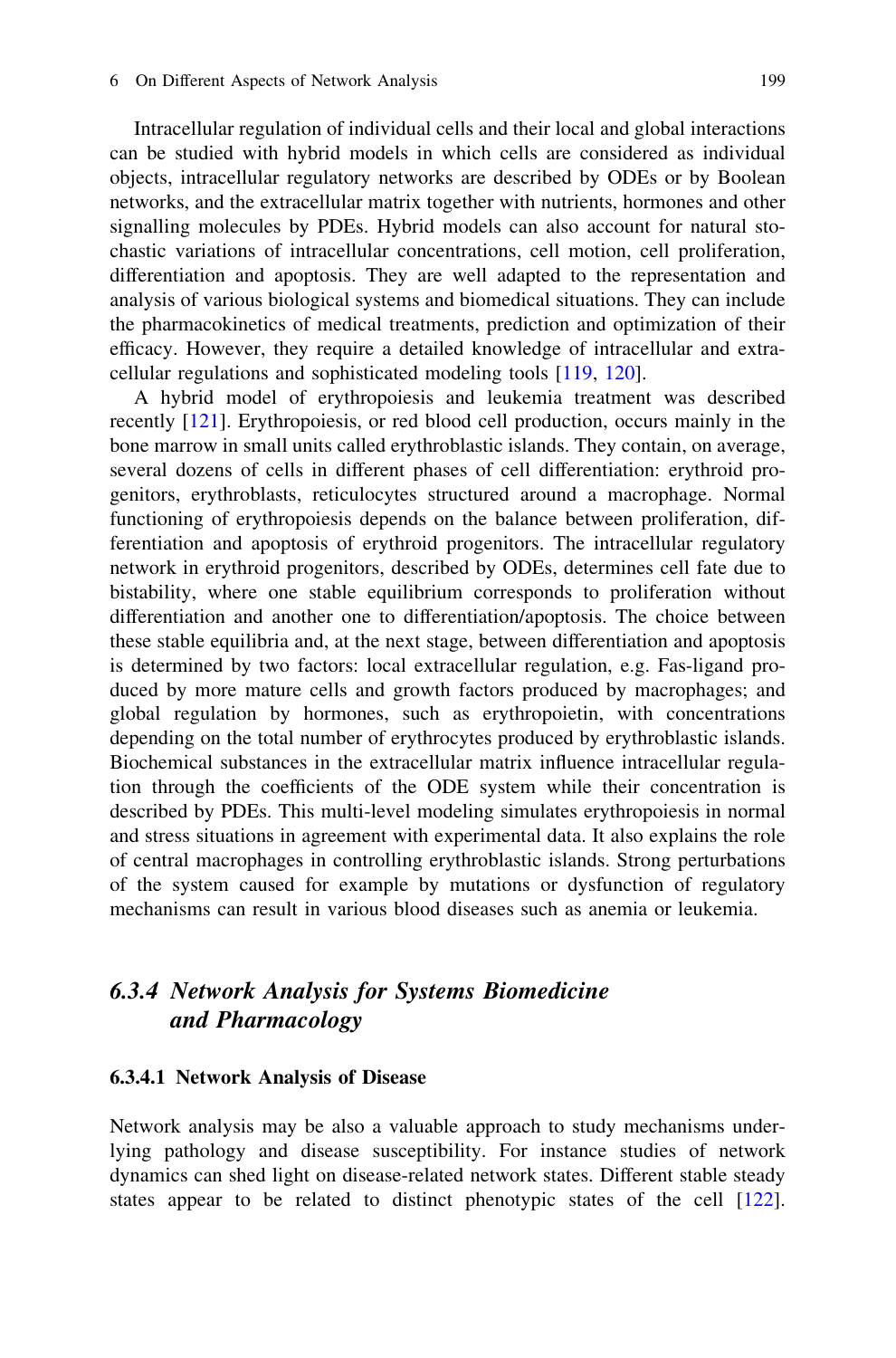Robustness of biological networks allows maintenance of a certain phenotypic state over a range of perturbations and may play an important role in controlling state transitions when such stable states are reached. It has been postulated that network circuits displaying bi- and multi-stability may drive network state transitions associated to disease progression and then maintain networks in diseased states [[123\]](#page-25-0). In particular, bi-stable switches in protein–protein interaction or regulatory networks allow cells to enter into irreversible paths and assume different fates depending on which genes are expressed or silent [\[124](#page-25-0), [125](#page-25-0)].

An analysis of pathological response to fat diet [\[126](#page-25-0)] or the mechanism of prion disease [\[127](#page-25-0)] using Boolean modelling recently showed the importance of network motifs in stabilizing the disease-related network state. Indeed circuits regulating bi-stability do not function in isolation but are assembled as an interconnected core cluster of genes that regulate one another thereby ensuring the stability of the network. In addition, differentially expressed genes involved in bi-stable switches are central to the regulatory network and can thus efficiently propagate perturbations to more distant regions of the network. These concepts are supported by previous studies focusing on network motifs to show the key role of network bi-stable feedback loops in cell fate determination and plasticity [[128–130\]](#page-25-0), and the implication of bi-stable circuits in the resilience and progression of human cancers, where the healthy and cancer states are considered to be the two stable states [[131,](#page-25-0) [132\]](#page-25-0).

#### 6.3.4.2 Network Pharmacology

In a typical drug development approach, an active compound is optimized to act on a single protein target and other potential interactions are considered only to increase specificity of binding to a given receptor subtype while avoiding known toxic effects. This view has been recently challenged in the field of polypharmacology as it is recognized that drugs can effectively act on multiple targets, e.g. the recent discovery of the simultaneous inhibition of two families of oncogenes (tyrosine and phosphoinositide kinases) by the same effector [\[133](#page-26-0)]. Studies of offtarget effects can lead to successful drug repurposing [[134,](#page-26-0) [135](#page-26-0)] or to the prevention of adverse side effects. For instance, blocking of the hERG potassium channel is responsible for many severe drug-induced cardiac arrhythmias and is therefore included as a part of safety testing in drug development [[136\]](#page-26-0).

On the other hand, a single drug is unlikely to be sufficient to target the multiple facets of pathological processes. Rational drug design is now attempting to define mixtures of bioactive compounds that constitute drugs often exerting synergistic therapeutic effects, as in the long tradition of herbal medicine [[137\]](#page-26-0).

Systems biology approaches are used to develop tools necessary to understand complex drug-target relationships. Network pharmacology is integrating information on diseases, targets, and drugs with biological data to infer networks of drug targets, disease-related genes or drug-disease interactions [[138–140\]](#page-26-0). Properties of such networks may help in understanding individual drug response due to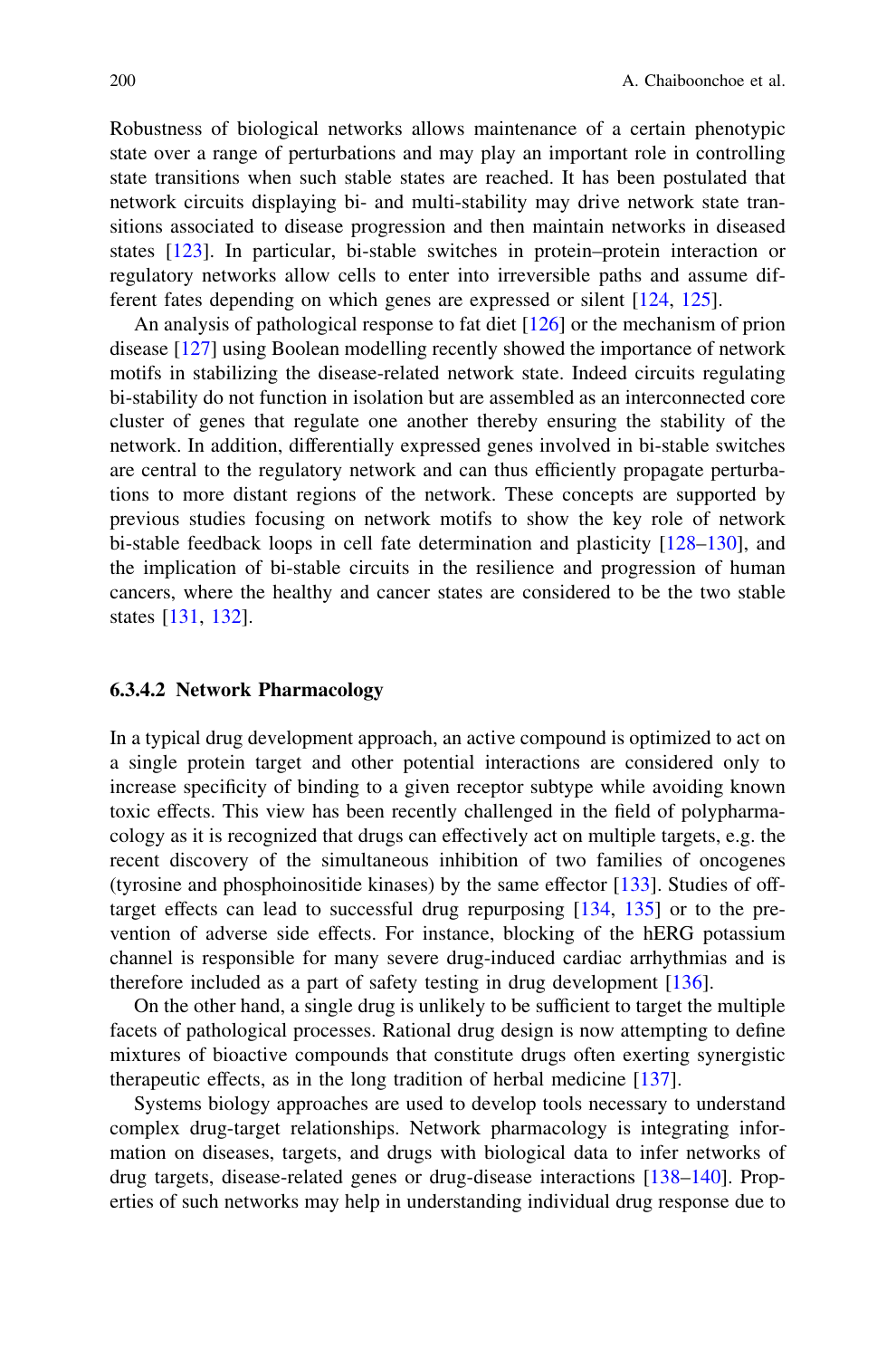<span id="page-20-0"></span>changing genetic background [\[122\]](#page-25-0), or contribute to the discovery of new druggable targets, therapeutic strategies to overcome adverse drug effects. In some cases, these studies are accompanied with development of resources and tools tailored for medical applications. My-DTome [\[141](#page-26-0)] is an example of a web-based searchable resource on drug-target interactome networks relevant to myocardial infarction.

# 6.4 Conclusions

Network analysis to organize and mine biological knowledge has become an inherent element of computational systems biology. By focusing on certain aspects of biochemical processes in living cells, the network may represent gene regulatory, metabolic, signalling processes and connect network elements with functional associations or, when used without imputing causality, represent physical binding of molecules. To answer specific biological questions different methodologies should be considered depending on the completeness of description that is accessible. This chapter presented an overview of approaches used to derive meaningful conclusions from graph topology, and develop simulations of network states using discrete and continuous models. The use of these approaches may be extended to simulate processes on higher (cell–cell interactions) levels of organization or combined to represent multiple levels from molecules to organs. The study of disease-related networks is increasingly impacting identification of drug targets with limited adverse effects, triggering the emergence of network pharmacology.

Acknowledgments This work was supported by the CNRS, and in part by the EU grants to CA in the context of the U-BIOPRED consortium (Unbiased Biomarkers for the PREDiction of respiratory disease outcomes, Grant Agreement IMI 115010) and the MeDALL consortium (Mechanisms of the Development of Allergy, Grant Agreement FP7 N 264357). The formation of the European Institute for Systems Biology & Medicine hosted at Claude Bernard University is supported by the Lyonbiopole competitive cluster and its academic, industrial and local authority partners, including Grand Lyon, Région Rhône-Alpes, Direction de la Recherche et de la Technologie, and the Finovi Foundation (CA).

We would like to acknowledge the support of the Luxembourg Centre for Systems Biomedicine and the University of Luxembourg (LH and RB), the NIH General Medical Sciences Center for Systems Biology GM076547 (LH) and a Department of Defense contract on Liver Toxicity W911SR-09-C-0062 (LH).

# References

- 1. Callaway DS, Newman MEJ, Strogatz SH, Watts DJ (2000) Network robustness and fragility: percolation on random graphs. Phys Rev Lett 85:5468–5471
- 2. Barabási AL, Albert R (1999) Emergence of scaling in random networks. science 286, 509
- 3. Watts DJ, Strogatz SH (1998) Collective dynamics of 'small-world'networks. Nature 393:440–442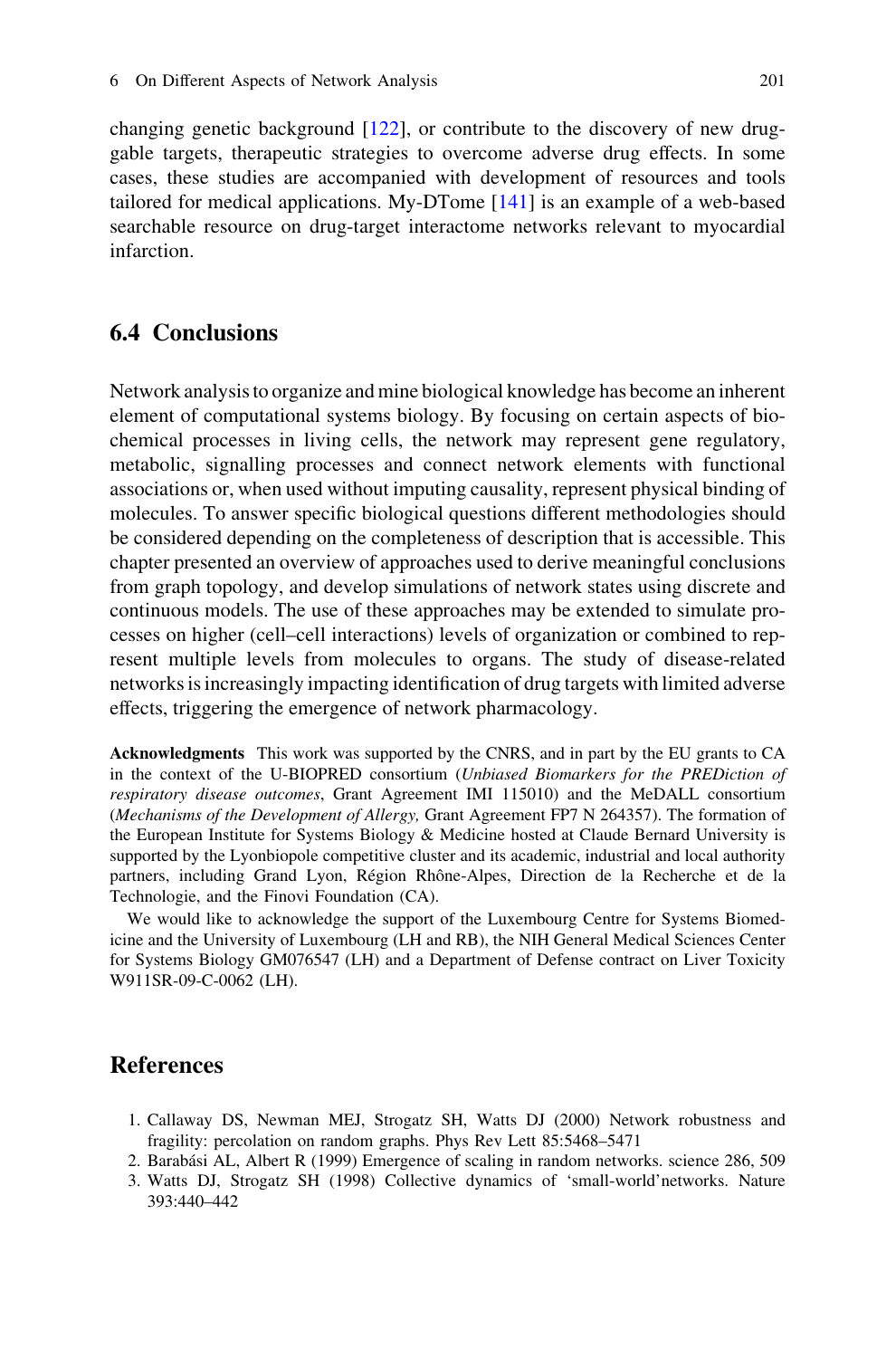- <span id="page-21-0"></span>4. Barabási A-L, Oltvai ZN (2004) Network biology: understanding the cell's functional organization. Nat Rev Genet 5:101–113
- 5. Barabási A-L (2009) Scale-free networks: a decade and beyond. Science 325:412–413
- 6. Albert R, Jeong H, Barabasi AL (2000) Error and attack tolerance of complex networks. Nature 406, 378–382
- 7. Barabási A-L (2007) Network medicine–from obesity to the 'diseasome'. N Engl J Med 357:404–407
- 8. Ideker T, Krogan NJ (2012) Differential network biology. Mol Syst Biol 8
- 9. Vidal M, Cusick ME, Barabási A-L (2011) Interactome networks and human disease. Cell 144:986–998
- 10. Pavlopoulos G et al (2011) Using graph theory to analyze biological networks. BioData Mining 4:10
- 11. Barabási A-L, Gulbahce N Loscalzo J (2011) Network medicine: a network-based approach to human disease. Nat Rev Genet 12, 56–68
- 12. Bauer-Mehren A, Furlong LI, Sanz F (2009) Pathway databases and tools for their exploitation: benefits, current limitations and challenges. Mol Syst Biol 5:290
- 13. Johnson DS, Mortazavi A, Myers RM, Wold B (2007) Genome-wide mapping of in Vivo protein-DNA interactions. Science 316:1497–1502
- 14. Crespo I, Krishna A, Le Béchec A Del Sol A (2012) Predicting missing expression values in gene regulatory networks using a discrete logic modeling optimization guided by network stable states. Nucleic Acids Res doi[:10.1093/nar/gks785](http://dx.doi.org/10.1093/nar/gks785)
- 15. Saez-Rodriguez J et al (2009) Discrete logic modelling as a means to link protein signalling networks with functional analysis of mammalian signal transduction. Mol Syst Biol 5:331
- 16. Madhamshettiwar P, Maetschke S, Davis M, Reverter A, Ragan M (2012) Gene regulatory network inference: evaluation and application to ovarian cancer allows the prioritization of drug targets. Genome Med 4:41
- 17. Zhang Y, Xuan J, De los Reyes BG, Clarke R Ressom HW (2010) Reconstruction of gene regulatory modules in cancer cell cycle by multi-source data integration. PLoS ONE 5, e10268
- 18. Hache H, Lehrach H Herwig R (2009) Reverse engineering of gene regulatory networks: a comparative study. EURASIP J Bioinf Syst Biol, 8:1–8:12
- 19. Marbach D et al. (2010) Revealing strengths and weaknesses of methods for gene network inference. In: Proceedings of the national academy of sciences 107, 6286–6291
- 20. Haibe-Kains B et al (2011) Predictive networks: a flexible, open source, web application for integration and analysis of human gene networks. Nucleic Acids Res 40:D866–D875
- 21. Cooke EJ, Savage RS, Wild DL (2009) Computational approaches to the integration of gene expression, ChIP-chip and sequence data in the inference of gene regulatory networks. Semin Cell Dev Biol 20:863–868
- 22. Nazri A, Lio P (2012) Investigating meta-approaches for reconstructing gene networks in a mammalian cellular context. PLoS ONE 7:e28713
- 23. Ahmad FK, Deris S, Othman NH (2011) The inference of breast cancer metastasis through gene regulatory networks. J Biomed Inform. doi[:10.1016/j.jbi.2011.11.015](http://dx.doi.org/10.1016/j.jbi.2011.11.015)
- 24. Davidson EH (2010) Emerging properties of animal gene regulatory networks. pp 911–920
- 25. Fields S, Song O (1989) A novel genetic system to detect protein–protein interactions. Nature 340:245–246
- 26. Parrish JR, Gulyas KD, Finley RL Jr (2006) Yeast two-hybrid contributions to interactome mapping. Curr Opin Biotechnol 17:387–393
- 27. Rigaut G et al (1999) A generic protein purification method for protein complex characterization and proteome exploration. Nat Biotechnol 17:1030–1032
- 28. Köcher T, Superti-Furga G (2007) Mass spectrometry-based functional proteomics: from molecular machines to protein networks. Nat Methods 4:807–815
- 29. Cassonnet P et al (2011) Benchmarking a luciferase complementation assay for detecting protein complexes. Nat Methods 8:990–992
- 30. Roberts PM (2006) Mining literature for systems biology. Brief. Bioinformatics 7:399–406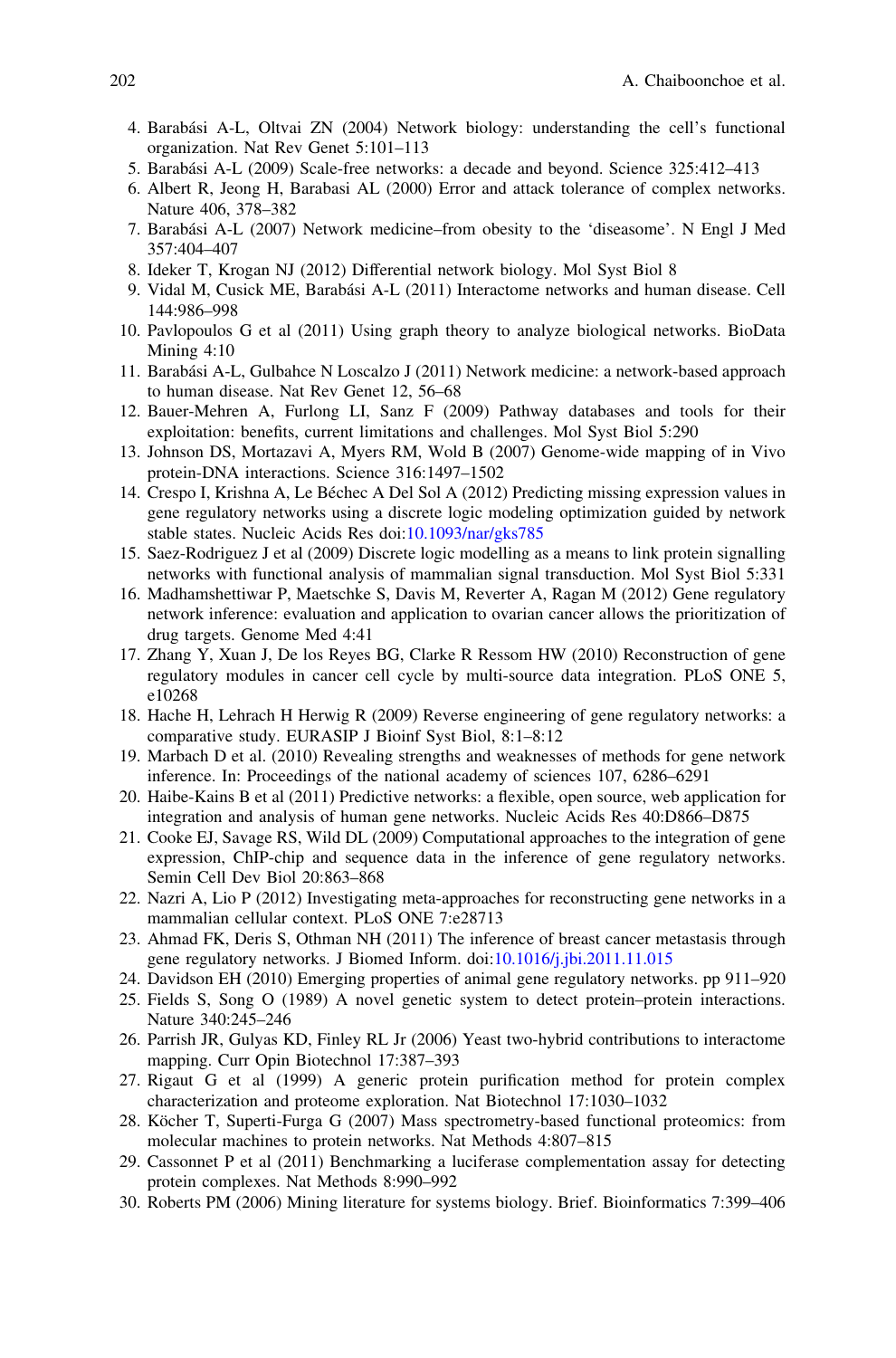- <span id="page-22-0"></span>31. Lehne B, Schlitt T (2009) Protein-protein interaction databases: keeping up with growing interactomes. Hum. Genomics 3:291–297
- 32. Orchard S et al (2012) Protein interaction data curation: the International Molecular Exchange (IMEx) consortium. Nat Methods 9:345–350
- 33. Orchard S et al (2007) The minimum information required for reporting a molecular interaction experiment (MIMIx). Nat Biotechnol 25:894–898
- 34. Hermjakob H et al (2004) The HUPO PSI's molecular interaction format–a community standard for the representation of protein interaction data. Nat Biotechnol 22:177–183
- 35. Orchard S, Kerrien S (2010) Molecular interactions and data standardisation. Methods Mol Biol 604:309–318
- 36. De Chassey B et al (2008) Hepatitis C virus infection protein network. Mol Syst Biol 4:230
- 37. Zhang L et al (2009) Analysis of vaccinia virus-host protein–protein interactions: validations of yeast two-hybrid screenings. J Proteome Res 8:4311–4318
- 38. Calderwood MA et al. (2007) Epstein-Barr virus and virus human protein interaction maps. Proc Natl Acad Sc. USA. 104, 7606–7611
- 39. Shapira SD et al (2009) A physical and regulatory map of host-influenza interactions reveals pathways in H1N1 infection. Cell 139:1255–1267
- 40. Khadka S et al. (2011) A physical interaction network of dengue virus and human proteins. Mol. Cell Proteomics 10, M111.012187
- 41. Meyniel-Schicklin L, De Chassey B, Andre P, Lotteau V (2012) Viruses and interactomes in translation. Mol Cell Proteomics: MCP. doi[:10.1074/mcp.M111.014738](http://dx.doi.org/10.1074/mcp.M111.014738)
- 42. Kolodkin AN et al (2010) Design principles of nuclear receptor signaling: how complex networking improves signal transduction. Mol Syst Biol 6:446
- 43. Eijken M et al (2006) The essential role of glucocorticoids for proper human osteoblast differentiation and matrix mineralization. Mol Cell Endocrinol 248:87–93
- 44. Zhou JG, Cidlowski JA (2005) The human glucocorticoid receptor: one gene, multiple proteins and diverse responses. Steroids 70:407–417
- 45. Cutress ML, Whitaker HC, Mills IG, Stewart M, Neal DE (2008) Structural basis for the nuclear import of the human androgen receptor. J Cell Sci 121:957–968
- 46. Heitzer MD, Wolf IM, Sanchez ER, Witchel SF, DeFranco DB (2007) Glucocorticoid receptor physiology. Rev Endocr Metab Disord 8:321–330
- 47. Lee JM, Min Lee J, Gianchandani EP, Eddy JA, Papin JA (2008) Dynamic analysis of integrated signaling, metabolic, and regulatory networks. e1000086
- 48. Goh K-I et al (2007) The human disease network. Proc Natl Acad Sci USA 104:8685–8690
- 49. Kitano H, Ghosh S, Matsuoka Y (2011) Social engineering for virtual 'big science' in systems biology. Nat Chem Biol 7:323–326
- 50. Lamb J (2007) The connectivity map: a new tool for biomedical research. Nat Rev Cancer 7:54–60
- 51. Hamosh A, Scott AF, Amberger J, Valle D, McKusick VA (2000) Online Mendelian Inheritance in Man (OMIM). Hum Mutat 15:57–61
- 52. Klein TE et al (2001) Integrating genotype and phenotype information: an overview of the PharmGKB project. Pharmacogenetics research network and knowledge base. Pharmacogenomics J 1:167–170
- 53. Webb AJ, Thorisson GA, Brookes AJ (2011) An informatics project and online 'Knowledge Centre' supporting modern genotype-to-phenotype research. 543–550
- 54. Shiraishi T, Matsuyama S, Kitano H (2010) Large-scale analysis of network bistability for human cancers. PLoS Comput Biol 6:e1000851
- 55. Ekberg J, Persson JL (2009) Post-translational modification of cyclin A1 is associated with staurosporine and TNFalpha induced apoptosis in leukemic cells. Mol Cell Biochem 320:115–124
- 56. Wei S et al (2008) A novel mechanism by which thiazolidinediones facilitate the proteasomal degradation of cyclin D1 in cancer cells. J biol chem 283:26759–26770
- 57. Mull BB, Cox J, Bui T, Keyomarsi K (2009) Post-translational modification and stability of low molecular weight cyclin E. Oncogene 28:3167–3176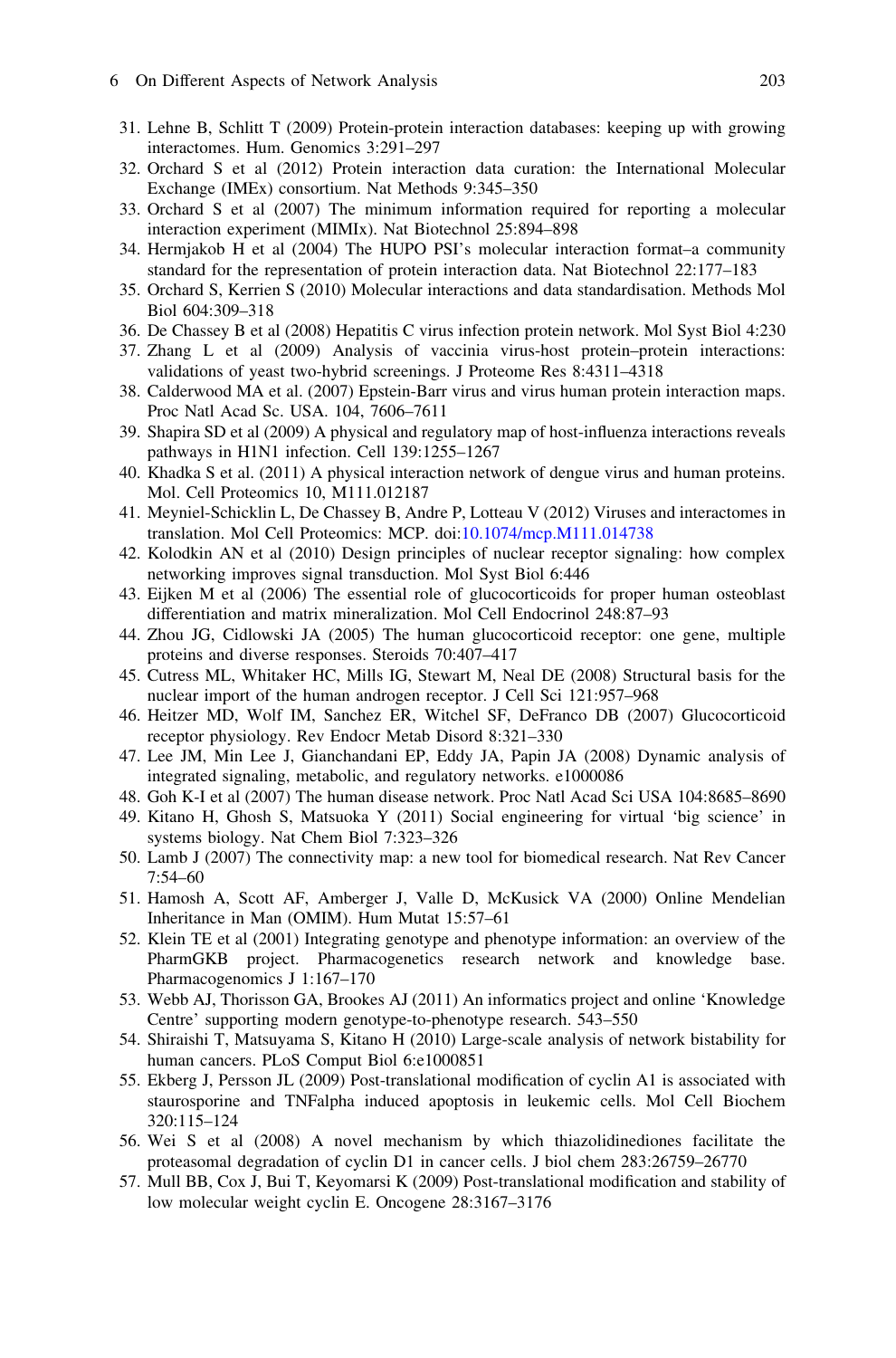- <span id="page-23-0"></span>58. Gurachevsky A, Muravskaya E, Gurachevskaya T, Smirnova L, Muravsky V (2007) Cancer-associated alteration in fatty acid binding to albumin studied by spin-label electron spin resonance. Cancer Invest 25:378–383
- 59. Hucka M et al (2003) The systems biology markup language (SBML): a medium for representation and exchange of biochemical network models. Bioinformatics 19:524–531
- 60. Sanz-Pamplona R et al (2012) Tools for protein–protein interaction network analysis in cancer research. Clin Transl Oncol 14:3–14
- 61. Pavlopoulos GA et al (2008) Arena3D: visualization of biological networks in 3D. BMC Syst Biol 2:104
- 62. Bastian M, Heymann S, Jacomy Gephi M (2009) An open source software for exploring and manipulating networks
- 63. Csardi G, Nepusz T (2006) The igraph software package for complex network research. Int J Complex Syst Complex Sy, 1695
- 64. Hu Z et al (2009) VisANT 3.5: multi-scale network visualization, analysis and inference based on the gene ontology. Nucleic Acids Res 37:W115–W121
- 65. Shannon P et al (2003) Cytoscape: a software environment for integrated models of biomolecular interaction networks. Genome Res 13:2498–2504
- 66. Funahashi A et al. (2008) CellDesigner 3.5: A versatile modeling tool for biochemical networks. Proc IEEE 96, 1254–1265
- 67. Hoops S et al (2006) COPASI—a complex pathway simulator. Bioinformatics 22:3067–3074
- 68. Lopes CT et al (2010) Cytoscape web: an interactive web-based network browser. Bioinformatics 26:2347–2348
- 69. Wuchty S (2001) Scale-free behavior in protein domain networks. Mol Biol Evol 18:1694–1702
- 70. Böde C et al (2007) Network analysis of protein dynamics. FEBS Lett 581:2776–2782
- 71. Junker BH, Schreiber F, Ebrary I (2008) Analysis of biological networks. (Wiley online library)
- 72. Stark C et al (2006) BioGRID: a general repository for interaction datasets. Nucleic Acids Res 34:D535–D539
- 73. Peri S et al (2004) Human protein reference database as a discovery resource for proteomics. Nucleic Acids Res 32:D497–D501
- 74. Hermjakob H et al (2004) IntAct: an open source molecular interaction database. Nucleic Acids Res 32:D452–D455
- 75. Mewes HW et al (2002) MIPS: a database for genomes and protein sequences. Nucleic Acids Res 30:31–34
- 76. Xenarios I et al (2002) DIP, the database of interacting proteins: a research tool for studying cellular networks of protein interactions. Nucleic Acids Res 30:303–305
- 77. Han K, Park B, Kim H, Hong J, Park J (2004) HPID: the human protein interaction database. Bioinformatics 20:2466–2470
- 78. Zanzoni A et al (2002) MINT: a molecular interaction database. FEBS Lett 513:135–140
- 79. Prieto C, De Las Rivas J (2006) APID: agile protein interaction dataanalyzer. Nucleic Acids Res 34, W298–302
- 80. Szklarczyk D et al (2011) The STRING database in 2011: functional interaction networks of proteins, globally integrated and scored. Nucleic Acids Res 39:D561–D568
- 81. Zhang B, Horvath S (2005) A general framework for weighted gene co-expression network analysis. Stat Appli Genet Mol Biol 4:17
- 82. Radicchi F, Castellano C, Cecconi F, Loreto V, Parisi D (2004) Defining and identifying communities in networks. PNAS 101:2658–2663
- 83. Newman MEJ (2004) Fast algorithm for detecting community structure in networks. Phys Rev E 69:066133
- 84. Sun S, Dong X, Fu Y, Tian W (2011) An iterative network partition algorithm for accurate identification of dense network modules. Nucleic Acids Res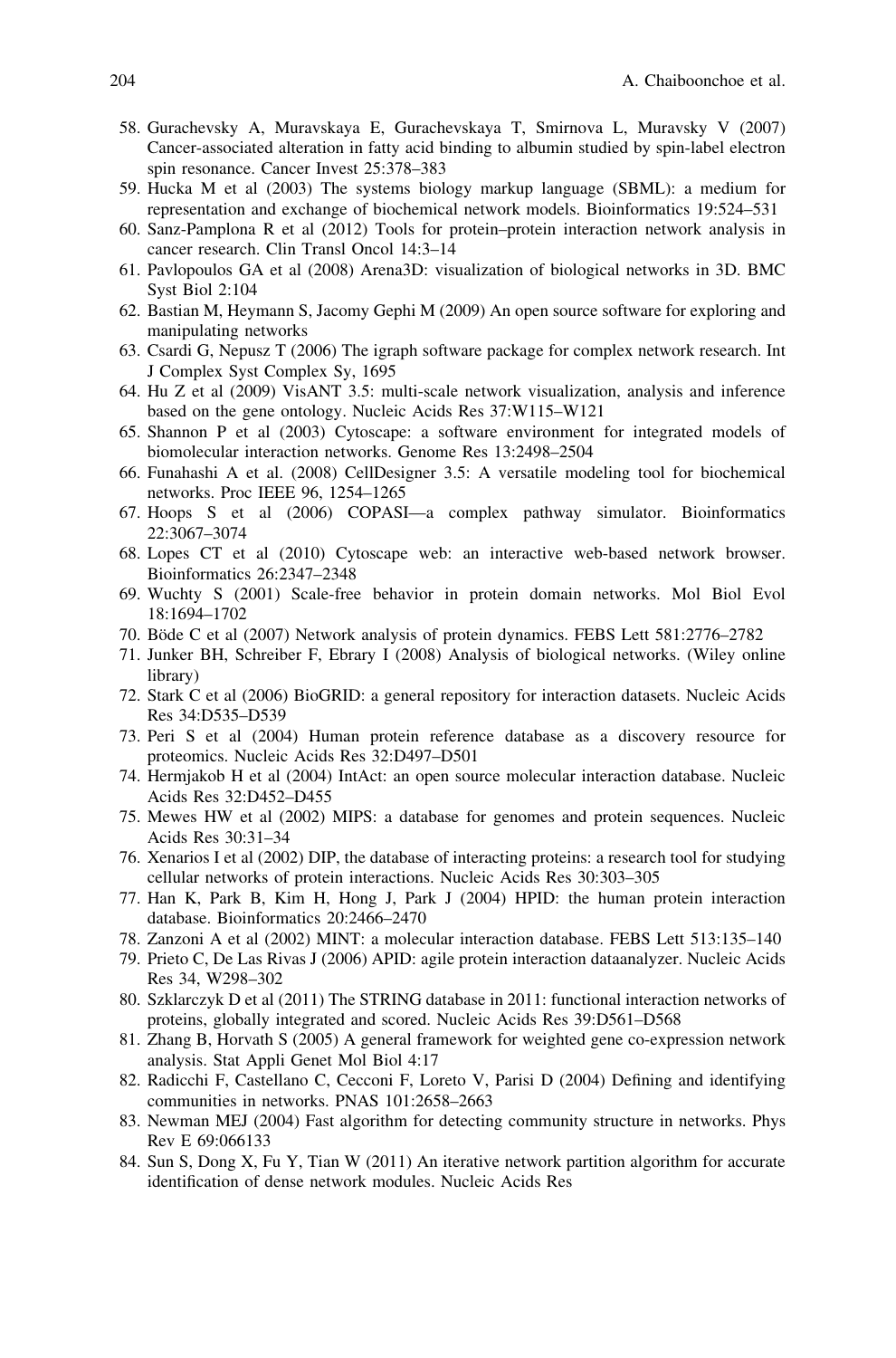- <span id="page-24-0"></span>85. Glaab E, Baudot A, Krasnogor N, Valencia A (2010) Extending pathways and processes using molecular interaction networks to analyse cancer genome data. BMC Bioinform 11:597
- 86. Nitsch D et al (2011) PINTA: a web server for network-based gene prioritization from expression data. Nucleic Acids Res 39:W334
- 87. Jonsson PF, Bates PA (2006) Global topological features of cancer proteins in the human interactome. Bioinformatics 22:2291–2297
- 88. Liu CC et al (2006) Topology-based cancer classification and related pathway mining using microarray data. Nucleic Acids Res 34:4069–4080
- 89. Wang Q et al. (2011) A novel network-based method for measuring the functional relationship between gene sets. Bioinformatics doi:[10.1093/bioinformatics/btr154](http://dx.doi.org/10.1093/bioinformatics/btr154)
- 90. Alexeyenko A et al (2012) Network enrichment analysis: extension of gene-set enrichment analysis to gene networks. BMC Bioinform 13:226
- 91. Glaab E, Baudot A, Krasnogor N, Schneider R, Valencia A (2012) EnrichNet: networkbased gene set enrichment analysis. Bioinformatics 28:i451–i457
- 92. Lee H, Tu Z, Deng M, Sun F, Chen T (2006) Diffusion kernel-based logistic regression models for protein function prediction. OMICS. J Integr Biol 10:40–55
- 93. Ma X, Tarone AM, Li W (2008) Mapping genetically compensatory pathways from synthetic lethal interactions in yeast. PLoS ONE 3:e1922
- 94. Li S, Wu L, Zhang Z (2006) Constructing biological networks through combined literature mining and microarray analysis: a LMMA approach. Bioinformatics 22:2143–2150
- 95. Glass L, Kauffman SA (1973) The logical analysis of continuous, non-linear biochemical control networks. J Theor Biol 39:103–129
- 96. Fauré A, Naldi A, Chaouiya C, Thieffry D (2006) Dynamical analysis of a generic Boolean model for the control of the mammalian cell cycle. Bioinformatics (Oxford, England) 22, e124–131
- 97. Garg A, Mendoza L, Xenarios I, DeMicheli G (2007) Modeling of multiple valued gene regulatory networks. In: Conference proceedings: annual international conference of the ieee engineering in medicine and biology society. IEEE engineering in medicine and biology society. Conference 2007, 1398–1404
- 98. Mendoza L, Xenarios I (2006) A method for the generation of standardized qualitative dynamical systems of regulatory networks. Theor Biol Med Model 3:13
- 99. Willadsen K, Wiles J (2007) Robustness and state-space structure of Boolean gene regulatory models. J Theor Biol 249:749–765
- 100. Ribeiro AS, Kauffman SA (2007) Noisy attractors and ergodic sets in models of gene regulatory networks. J Theor Biol 247:743–755
- 101. Garg A, Mohanram K, Di Cara A, De Micheli G Xenarios I (2009) Modeling stochasticity and robustness in gene regulatory networks. Bioinformatics (Oxford, England) 25, i101–109
- 102. Thomas R (1973) Boolean formalization of genetic control circuits. J Theor Biol 42:563–585
- 103. Sánchez-Corrales Y-E, Alvarez-Buylla ER, Mendoza L (2010) The Arabidopsis thaliana flower organ specification gene regulatory network determines a robust differentiation process. J Theor Biol 264:971–983
- 104. Wittmann DM et al (2009) Transforming boolean models to continuous models: methodology and application to T-cell receptor signaling. BMC Syst Biol 3:98
- 105. Krumsiek J, Pölsterl S, Wittmann DM, Theis FJ (2010) Odefy–from discrete to continuous models. BMC Bioinf 11:233
- 106. Li S, Brazhnik P, Sobral B, Tyson JJ (2008) A quantitative study of the division cycle of Caulobacter crescentus stalked cells. PLoS Comput Biol 4:e9
- 107. Tyson JJ, Csikasz-Nagy A, Novak B (2002) The dynamics of cell cycle regulation. BioEssays: News Rev Mol, Cell Dev Biol 24:1095–1109
- 108. Jaeger J et al (2004) Dynamical analysis of regulatory interactions in the gap gene system of drosophila melanogaster. Genetics 167:1721–1737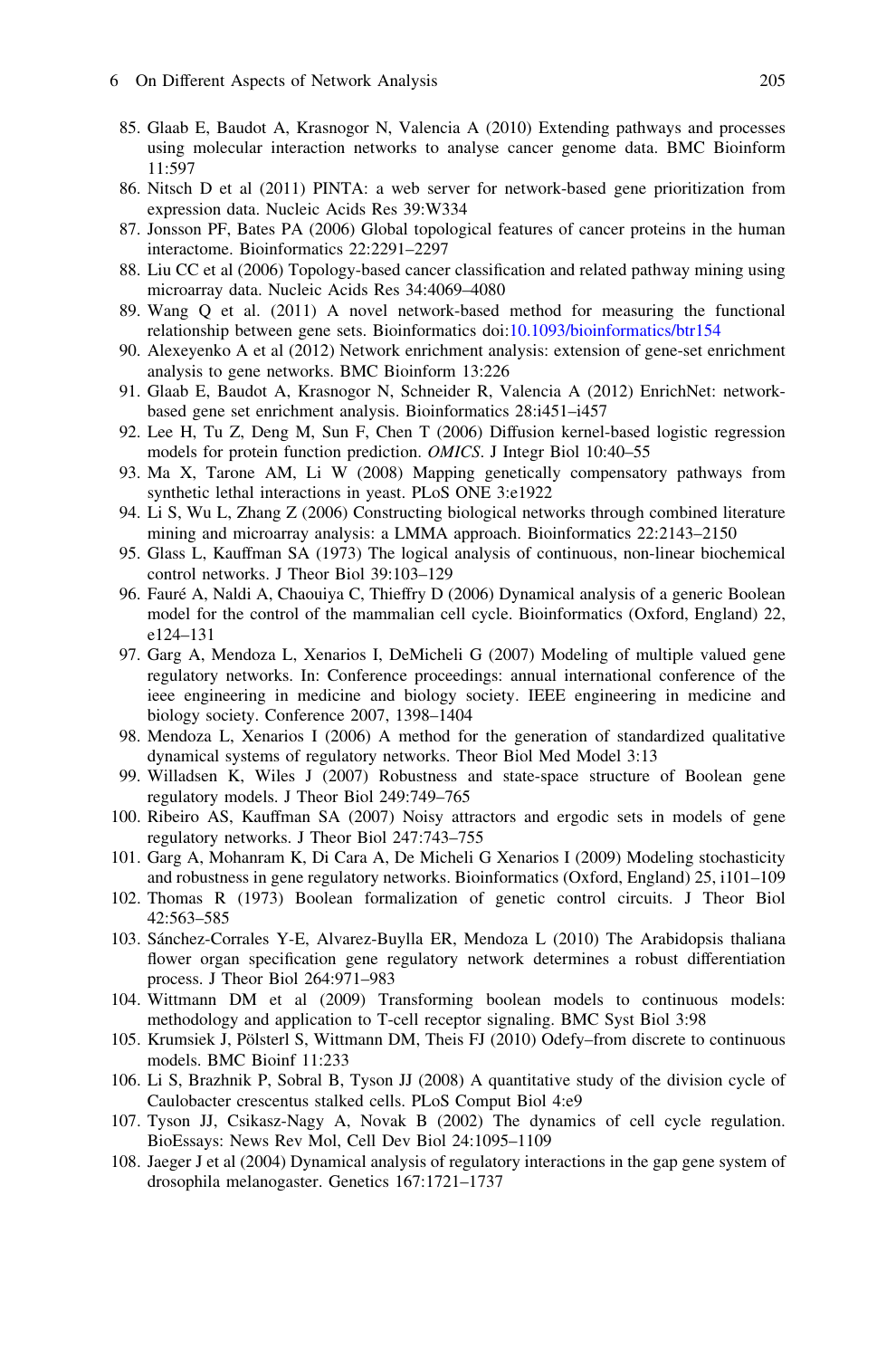- <span id="page-25-0"></span>109. Chen KC et al (2004) Integrative analysis of cell cycle control in budding yeast. Mol Biol Cell 15:3841–3862
- 110. Locke JCW et al. (2005) Extension of a genetic network model by iterative experimentation and mathematical analysis. Mol Syst Biol 1, 2005.0013
- 111. Klipp E, Herwig R, Kowald A, Wierling C, Lehrach H (2005) Systems biology in practice: concepts, implementation and application. (Wiley-VCH)
- 112. Cao J, Qi X, Zhao H (2012) In: next generation microarray bioinformatics. Wang J, Tan AC, Tian T (eds) 802, 185–197 Humana Press
- 113. Teusink B, Walsh MC, Van Dam K, Westerhoff HV (1998) The danger of metabolic pathways with turbo design. Trends Biochem Sci 23:162–169
- 114. Jung YK, Kim TY, Park SJ, Lee SY (2010) Metabolic engineering of escherichia coli for the production of polylactic acid and its copolymers. Biotechnol Bioeng 105:161–171
- 115. Vogel G (2010) For more protein filet of cricket. Science 327:811
- 116. Hornberg JJ, Bruggeman FJ, Westerhoff HV, Lankelma J (2006) Cancer: a systems biology disease. Biosystems 83:81–90
- 117. Bakker BM, Westerhoff HV, Opperdoes FR, Michels PAM (2000) Metabolic control analysis of glycolysis in trypanosomes as an approach to improve selectivity and effectiveness of drugs. Mol Biochem Parasitol 106:1–10
- 118. Bakker BM et al. (2000) Compartmentation protects trypanosomes from the dangerous design of glycolysis. Proc Natl Acad Sci U S A 97, 2087–92
- 119. Alarcon T (2006) In mathematics, developmental biology and tumour growth: UIMP-RSME Lluis A. Santaló Summer School, September 11–15, 2006, Universidad Internacional Menéndez Pelayo, Santander, Spain 45–74 (American mathematical soc, 2009)
- 120. Osborne JM et al (2010) A hybrid approach to multi-scale modelling of cancer. Phil Trans R Soc A 368:5013–5028
- 121. Fischer S et al. (2012) Modeling erythroblastic islands: using a hybrid model to assess the function of central macrophage. 92–106
- 122. Huang S, Ernberg I, Kauffman S (2009) Cancer attractors: a systems view of tumors from a gene network dynamics and developmental perspective. Semin Cell Dev Biol 20:869–876
- 123. Del Sol A, Balling R, Hood L, Galas D (2010) Diseases as network perturbations. Curr Opin Biotechnol 21:566–571
- 124. Alon U (2007) An introduction to systems biology: design principles of biological circuits. (Chapman & Hall/CRC)
- 125. Materna SC, Nam J, Davidson EH (2010) High accuracy, high-resolution prevalence measurement for the majority of locally expressed regulatory genes in early sea urchin development. 177–184
- 126. Jurkowski W, Roomp K, Crespo I, Schneider JG, Del Sol A (2011) PPAR $\gamma$  population shift produces disease-related changes in molecular networks associated with metabolic syndrome. Cell Death Dis 2:e192
- 127. Crespo I, Roomp K, Jurkowski W, Kitano H, Del Sol A (2012) Gene regulatory network analysis supports inflammation as a key neurodegeneration process in prion disease. BMC Syst Biol 6:132
- 128. Huang S, Eichler G, Bar-Yam Y, Ingber DE (2005) Cell fates as high-dimensional attractor states of a complex gene regulatory network. Phys Rev Lett 94:128701
- 129. Maamar H, Raj A, Dubnau D (2007) Noise in gene expression determines cell fate in Bacillus subtilis. Science (New York) 317, 526–529
- 130. Gordon AJE et al (2009) Transcriptional infidelity promotes heritable phenotypic change in a bistable gene network. PLoS Biol 7:e44
- 131. Shiraishi T, Matsuyama S, Kitano H (2010) Large-scale analysis of network bistability for human cancers. PLoS Comput Biol 6:e1000851
- 132. Tafforeau L, Rabourdin-Combe C, Lotteau V (2012) In two hybrid technologies. Suter B, Wanker EE (eds) 812, Humana Press, pp 103–120